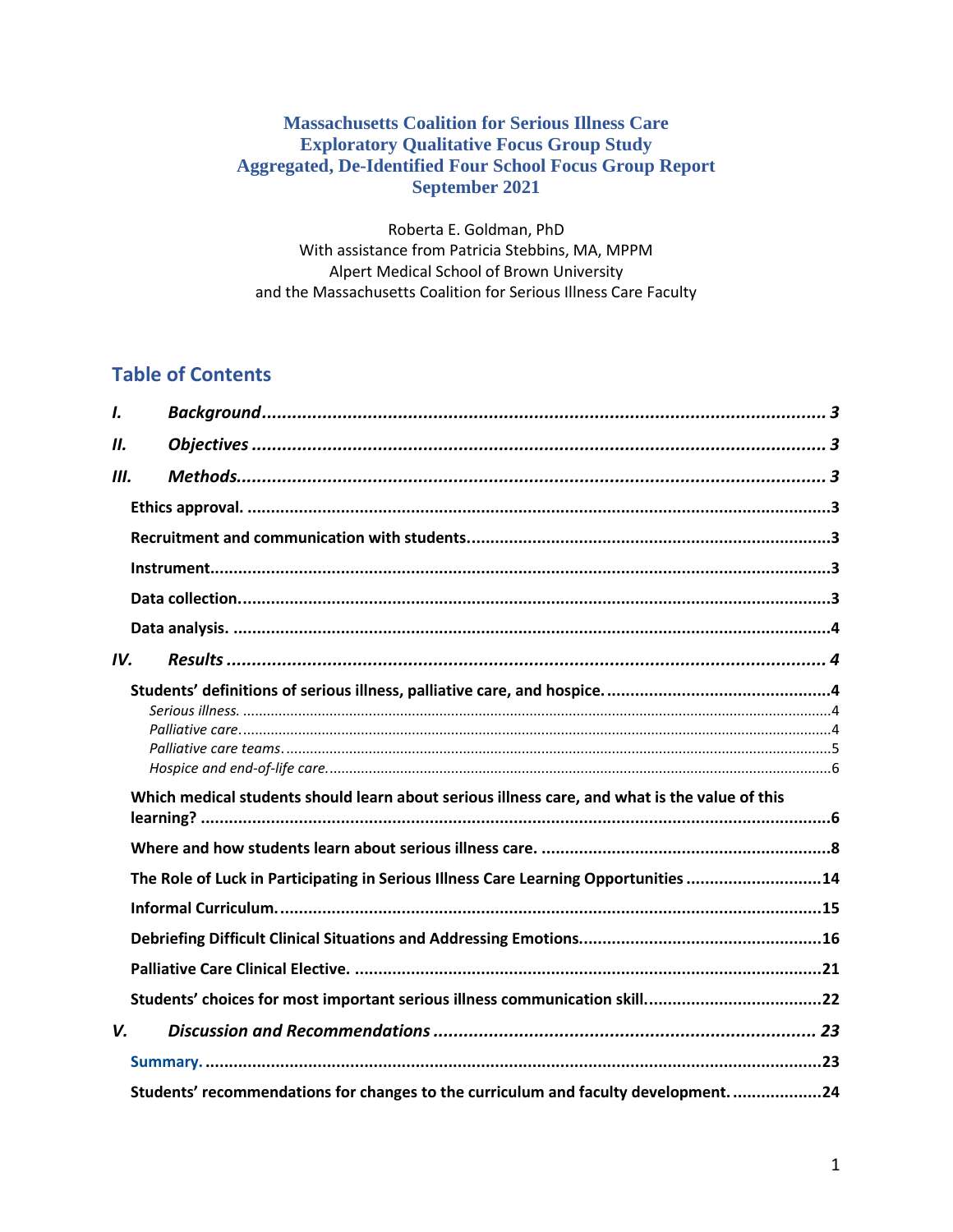| Considerations and recommendations of Coalition faculty from the four schools based on their |  |  |
|----------------------------------------------------------------------------------------------|--|--|
|                                                                                              |  |  |
| VII.                                                                                         |  |  |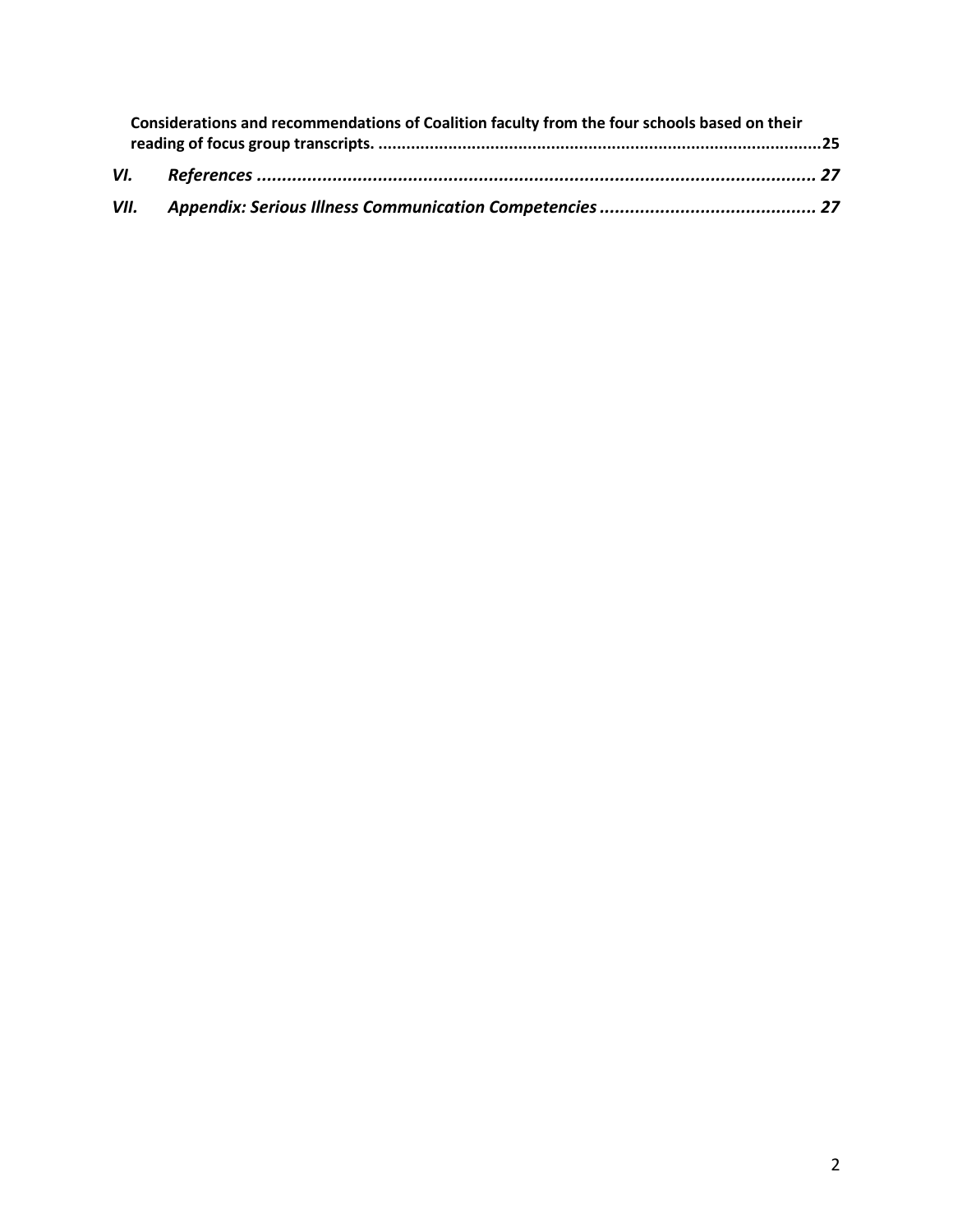## *"I wish there were more of an emphasis on living a good life and having a good death. I don't think that we do that enough."* - Fourth year medical student, Spring 2021

# <span id="page-2-0"></span>**I. Background**

The Coalition has brought together the four Massachusetts medical schools to better understand the current landscape and needed future improvements for undergraduate medical education in palliative care and serious illness communication. The Coalition contracted with Dr. Goldman, Clinical Professor of Family Medicine at Alpert Medical School of Brown University, to conduct a total of eight focus groups with fourth year students who experienced the clinical curriculum at their respective schools. The intention of the focus groups was to inform the Coalition's production of a standardized set of processes, tools, and curricular content for use by medical schools across the country, as well as improving the existing curricula at the Massachusetts schools.

# <span id="page-2-1"></span>**II. Objectives**

Two focus groups were conducted at each school (Total N = 8) in late winter 2021 with fourth year medical students to understand:

- Students' perceptions about, interest in, comfort with, and self-assessed skills with serious illness conversations and palliative care;
- · Students' assessments of their own learning experiences and curricular offerings around serious illness conversations and palliative care;
- · Students' recommendations for improvements in the curriculum.

# <span id="page-2-2"></span>**III. Methods**

## <span id="page-2-3"></span>**Ethics approval.**

This study was approved separately by each school's IRB.

### <span id="page-2-4"></span>**Recruitment and communication with students.**

Each school recruited students for its own focus groups by advertising the invitation to participate, aiming to involve approximately 7 students in each group. Once recruited, Dr. Goldman alone communicated with the students, by email, and faculty were not told which students ultimately participated.

### <span id="page-2-5"></span>**Instrument.**

The focus group question guide was developed by Dr. Goldman along with project faculty. Core questions were open-ended and supplemented with follow-up probes.

### <span id="page-2-6"></span>**Data collection.**

Due to the COVID-19 pandemic, the 1.5 hour focus groups were conducted virtually on Brown University's secure Zoom platform, moderated by Dr. Goldman. Groups were audio and video recorded, transcribed and then de-identified.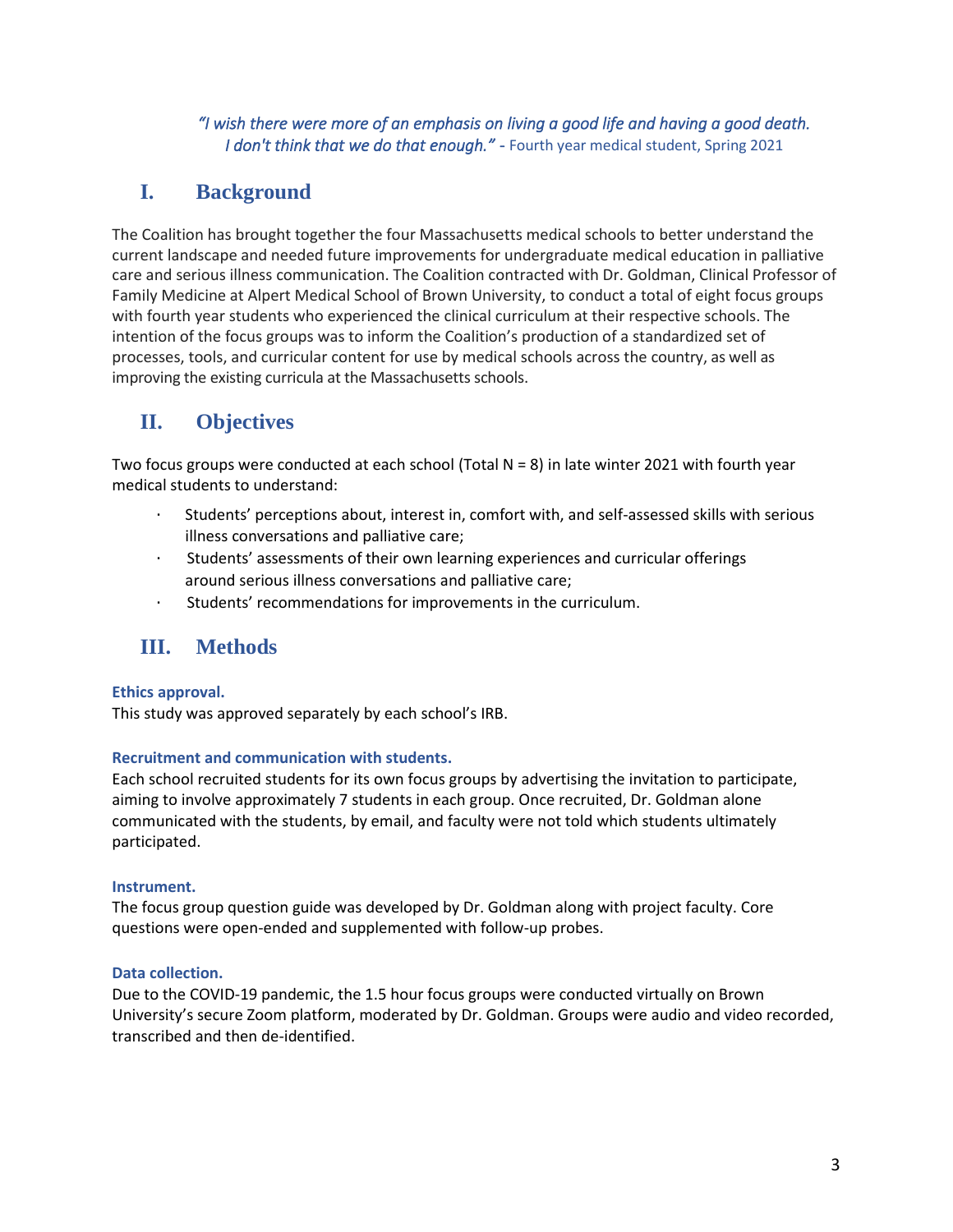### <span id="page-3-0"></span>**Data analysis.**

Project faculty were given access only to the de-identified transcripts from their own school's focus groups. Each school's project faculty were invited to read and take notes about their two focus group transcripts and join a meeting with Dr. Goldman and Stephanie Chan (Associate Director of the Coalition) to discuss key findings and insights from only that school's transcripts. Dr. Goldman wrote a brief overview report for each individual school. Next, using a template style qualitative analysis approach (Crabtree & Miller, 1999), a defined code book was created by Dr. Goldman and Patricia Stebbins, MA, MPPM, based on the initial faculty discussions about focus group content, topics included in the focus group question guide, and test coding of two transcripts. After finalizing the code book, Ms. Stebbins, in consultation with Dr. Goldman, conducted line-by-line coding of each transcript using the qualitative software, NVivo. Finally, Dr. Goldman and Ms. Stebbins used the immersion/crystallization qualitative data analysis approach (Borkan, 1999) to read and take notes about the code query reports generated in NVivo, to come to final identification of patterns and themes across transcripts and schools.

## <span id="page-3-1"></span>**IV. Results**

### <span id="page-3-2"></span>**Students' definitions of serious illness, palliative care, and hospice.**

Students typically offered partial definitions of these categories of care, which, taken together, constituted comprehensive definitions. At the same time, some students offered descriptions and characterizations that were at odds with some aspects of clinically-accepted definitions.

### <span id="page-3-3"></span>*Serious illness.*

When asked to comment on how they would define the term serious illness, students typically initially mentioned cancer , followed by other "life-threatening" diseases, and then moving on to discuss diseases that require extended time in the hospital and/or conditions that significantly alter or shorten life. They included in their definitions ICU care, and characterized serious illness as: "when it is uncertain the patient will recover", having "multiple complex diseases", entailing "difficult decisions" and "difficult care." Students also described serious illness as an "exacerbation of chronic disease", "debilitating", "life changing", "affecting daily life and/or length of life", potentially having a "devastating impact on health and life and mortality", and involving family meetings to discuss goals of care. "I think of an illness that's either going to result in death or is going to seriously change your quality of life or your future plans."

Several students highlighted the subjectivity of assessing serious illness, and noted that, depending on one's role in the care process, one may have a different definition: "It doesn't feel terribly precise."

" I was thinking that serious illness to me actually seems almost to be more of a phrase from a patient's perspective than from a provider's perspective because that's not really a term that we use in medical settings. Really, like I've never heard anyone say, like, 'Such and such is a serious illness' and 'Such and such as not as serious illness'. But I think a lot of the things that patients would conceive of serious illnesses are largely because of [having] a psychosocial impact."

#### <span id="page-3-4"></span>*Palliative care*.

When considering the term palliative care, it was common for students to state that what first comes to mind is end-of-life care. While some conflated palliative care with hospice, most recognized that palliative care is applicable to a wider range of care scenarios. For example, some expressed that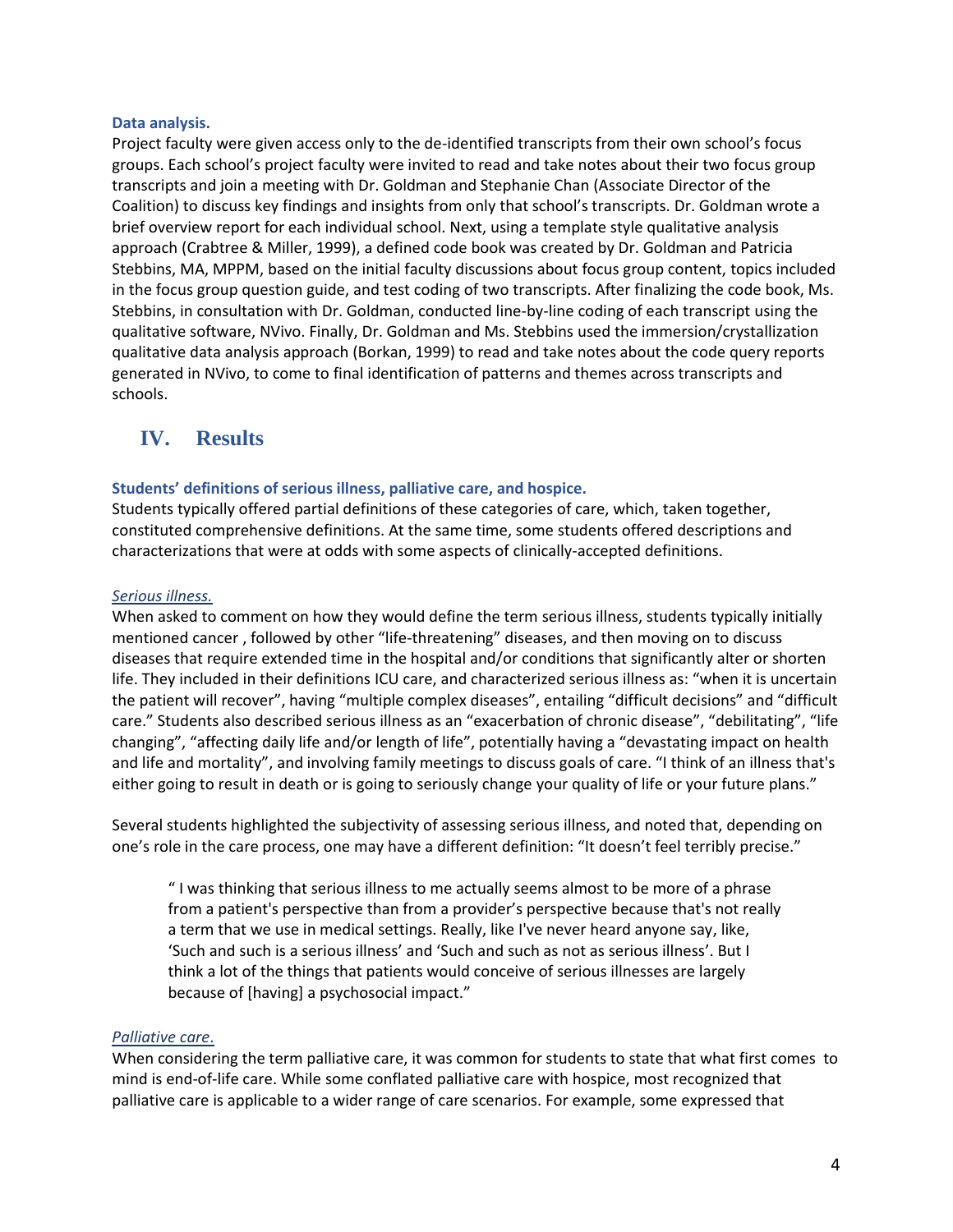palliative care can include comfort *and* curative measures, and is applicable to patients "who are not on their deathbed" but have "difficult" chronic conditions that are life-changing. Most understood palliative care as involving understanding patients' and families' goals of care, and "how can we use either the psychological, emotional, existential, spiritual pain that people are going through and make their quality of life when they're going through this illness a little bit easier".

"When I did my palliative care rotation, the work the palliative care team does is really split into two domains. One is really symptom management. Then the other domain is really kind of end of life and I think I never quite realized that the symptom management was a large part."

Students also associated palliative care with exploring patients' and families' values, enhancing quality of life, symptom and pain management, and easing burden of disease at the end of life. One student associated palliative care with "maximizing quality of life and maximizing patient-centered care and autonomy".

### <span id="page-4-0"></span>*Palliative care teams*.

When discussing experiences with the often interdisciplinary palliative team, students highlighted their ability to devote "time and knowledge of resources" as well as their ability to navigate patient and family "situations that are particularly complicated." In particular, students mentioned palliative care specialists' ability to communicate sensitive information with directness and sensitivity to provide patient-centered care and facilitate patient autonomy as much as possible, as well as decision-making about how to maximize quality of life. One student called palliative care providers "super skilled communicators" and another defined the aim of the palliative team as "Having the hard conversation the main team *doesn't want to have*." Or put another way, students noted that the palliative team provides care communication that other physicians are *not skilled at having*: "Well, to be quite honest, I think we've all seen certain physicians who you probably wouldn't want their style. Maybe speaking to your loved one around like a goals of care discussion. So I think the connotation might be that palliative care teams, by definition, come with a certain empathy." And some students asserted that many physicians *do not want to talk about end of life*:

"End-of-life care is something that doctors and a lot of other specialties end up punting to palliative care. Because we know that it's under their umbrella and all human beings hate talking about death just because of the nature of being human beings and not wanting to face existentialism and death and, like all that stuff. And so, like if you're not in palliative care it's not something you're that comfortable doing. And I think, as a result of that, the conversations that a lot of doctors should have with their patients and I think personally should be comfortable having with their patients like end up being conversations that are allocated towards palliative care."

In contrast, palliative care teams and specialists were seen as handling these conversations with deftness, a skill most students saw as critical to providing appropriate care to palliative patients,

"I kind of look to the palliative care team as really being experts and being able to lead those discussions and help patients either come to terms with their diagnosis or think about what their goals and priorities are. I think that physicians across all specialties should be able to do that and have those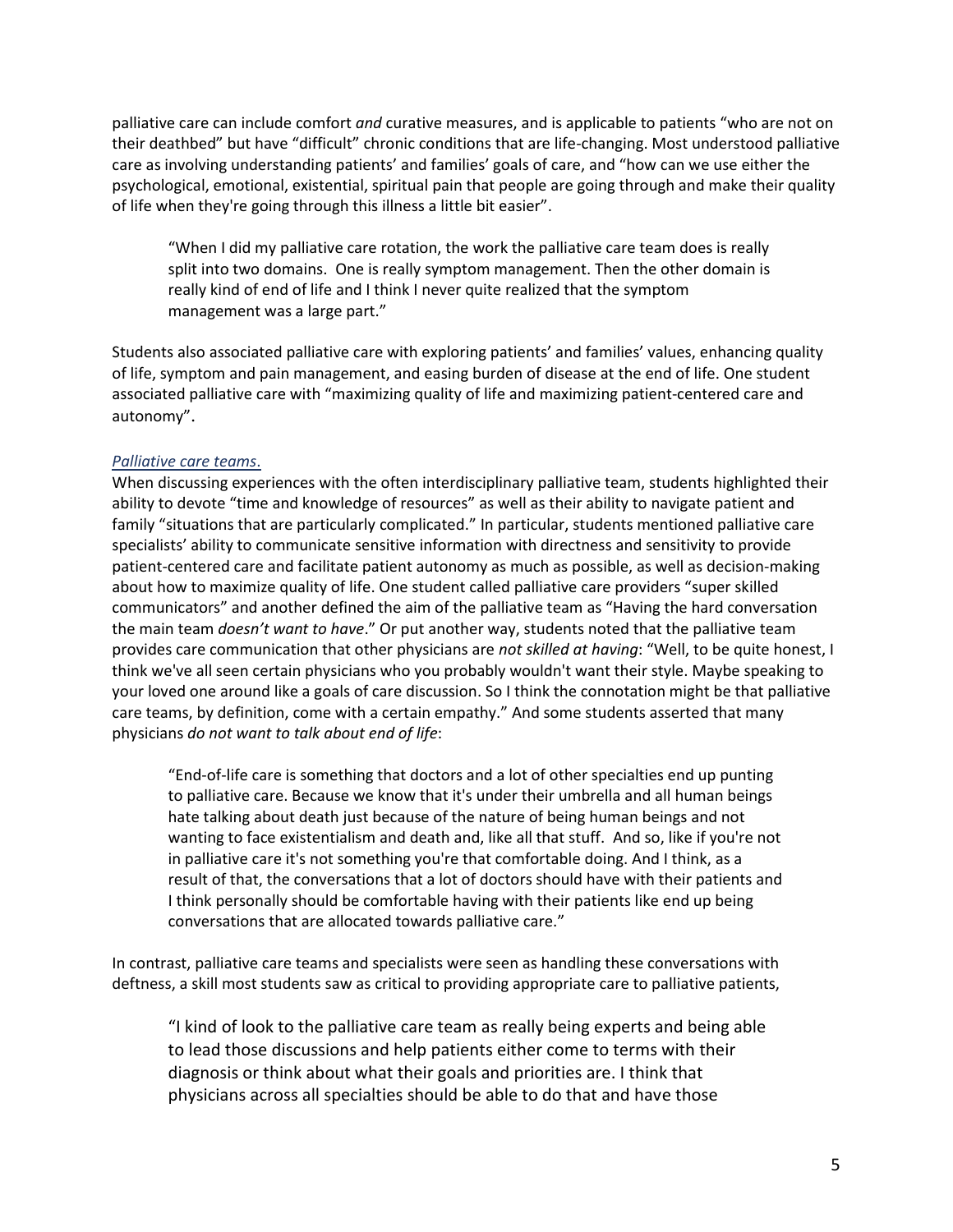conversations, but I think that the palliative care docs are really experts in kind of leading those discussions and trying to help patients and families understand what the best options are in the setting of, you know, a chronic disease or a, you know, a life altering illness."

One student said palliative care should have increased funding but believed hospitals are unlikely to provide this when they are more interested in the high income yielding procedures.

#### <span id="page-5-0"></span>*Hospice and end-of-life care.*

Most students viewed end-of-life care as being somewhat synonymous with hospice. They associated end-of-life care with the last stages of life, but without a specific time frame. In contrast, they considered hospice to be a service for end-of-life care when death is expected within six months, and as providing comfort care only, without curative measures.

"I think of end-of-life - it's very like, last couple weeks, where the patient is very aware of what's happening. Versus hospice - there's a little bit more of a six months associated with it."

"I guess when I think of end-of-life, bringing someone comfort and kind of enhancing the quality of the time they have left, and maybe that's not distinct from palliative care. And then when I also think of end-of-life I immediately like link hospice and sometimes think about a six-month time frame, maybe a little bit more so than I do when I hear palliative care."

<span id="page-5-1"></span>**Which medical students should learn about serious illness care, and what is the value of this learning?** By and large, focus group participants were emphatic that palliative care training is valuable and necessary for all students, regardless of which specialty they go into, though they acknowledged that some students will be more interested in learning these skills than others. Nevertheless, participants varied in terms of how much knowledge and training they thought was needed. Some participants viewed palliative care as permeating all disciplines, while others pointed out that palliative care skills are likely to be more relevant to some specialties than others, and also that irrespective of one's specialty, it will be the palliative care physicians who are experts in leading goals of care family discussions with their patients. Participants generally agreed that all students should become familiar with core knowledge and skills ("Maybe like a general working knowledge, but not like the nitty gritty."), understanding when it is appropriate to call for a palliative team consult and when it is not appropriate so that they do not call for the consult too late or too early. Students described that it was often up to them to suggest and/or make the call, a decision that could sometimes be influenced by their colleagues' opinions as to what was appropriate, and several participants described circumstances when their suggestion to call for a palliative consult was rejected.

"When I was working on surgery last year, one of the things I noted was like there was a really negative connotation that the surgeons associated with palliative care and there was often a lot of… Like you would get a very negative reaction from the surgeon if you would bring up, you know, maybe we should get palliative care involved."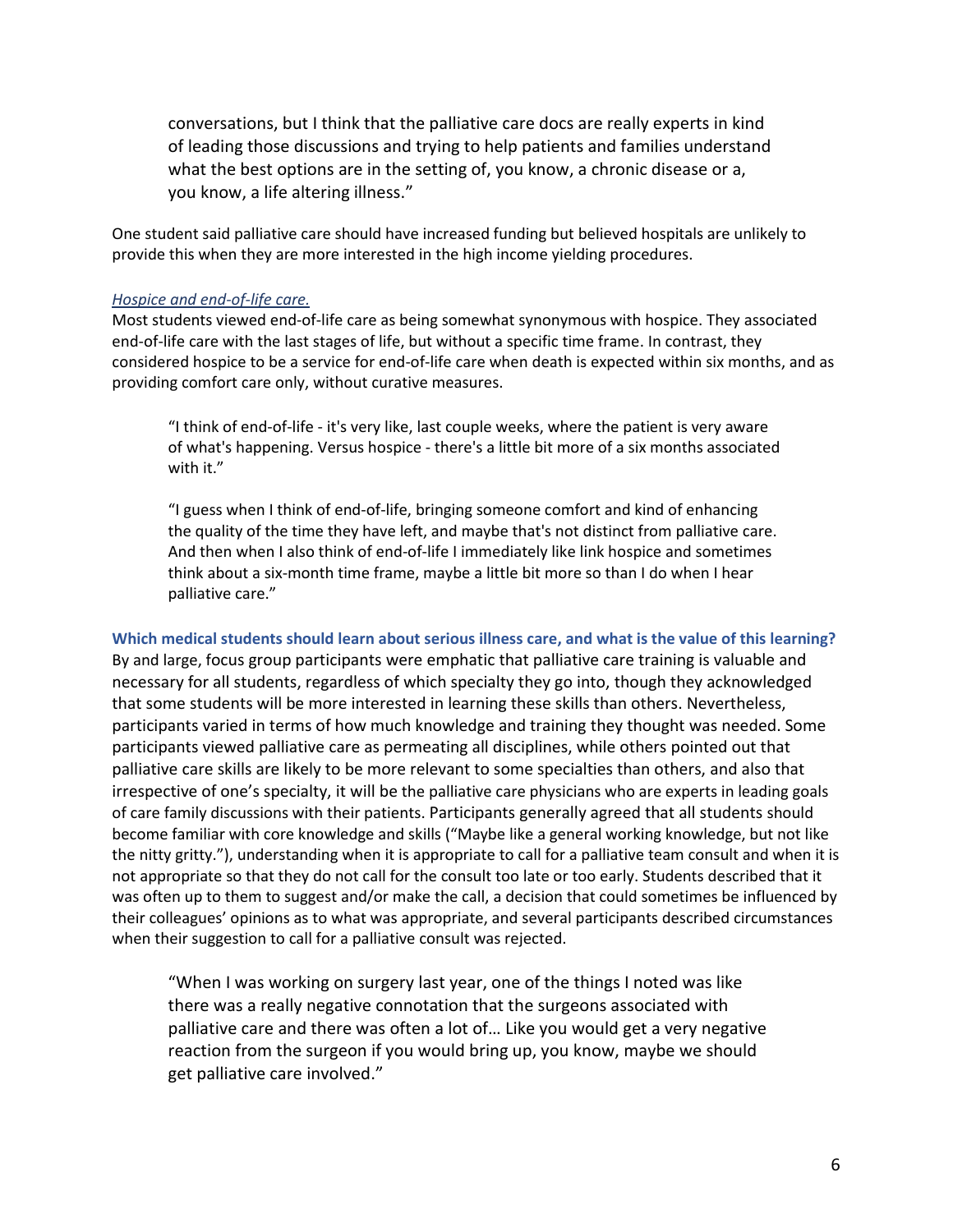"I remember one of my medicine residents was telling me how, you know, palliative care is awesome and we should definitely incorporate more, but it should never be the first few things that you bring up in patient care because that's not doing anyone a service."

Students said that if palliative is called too late in patients' hospitalizations, not only will patients not benefit from the palliative care they could have gotten sooner, but the palliative team becomes yet another team of providers that the patient does not know well, which can hamper their efforts. On the other hand, one student said,

"I think there's something to be said for being honest with yourself, like 'Am I consulting palliative care because this is truly a complex situation that is beyond my expertise to handle, or is it just that I don't want to talk about death, it's scary and I'm uncomfortable?'"

Students noted that goals of care conversations and eliciting patients' and families' understanding of patients' health status, while vital to providing appropriate, patient-centered care, often "fall to the bottom of the list". They expressed strong discomfort with this and those with little or no experience in participating in these conversations related their fear of leading these conversations in ways that could be harmful to patients' and families' abilites to process the difficult situations they are facing. Participants strongly emphasized the value of being exposed to other, more experienced doctors navigating these conversations and "seeing the different providers and how they approach these complex issues was just really beneficial". Students recognized that most will need to have these conversations when they become interns, and many stated concern that they will not be ready.

"As much as I think the canned phrases and templated conversations that are out there are very good once you get a little bit of practice using them, it's really difficult to find enough opportunity to practice in med school, and practicing in sim is helpful at the margin, but not really adequate. So, I don't know how feasible it is to get people up to what we would kind of hope for by early in their intern year."

Students expressed concern about the goals of care conversations not going well when led by lesser trained and lower skilled physicians. "Harm can come from that conversation going poorly, and so I think that's why people tend to lean on palliative care the way they do." A student explained how he felt completely unprepared to have a serious illness conversation on his own:

"I would argue that it's not only important to do well in residency. We're also being exposed to this stuff during medical school. And it's important to have that early exposure not only for our future and being stressed as a resident, but also because our patients will ask us these questions sometimes as well. And I'll just share: I was part of the longitudinal integrated clerkship at Cambridge, and one of my longitudinal patients who is 51, severe crippling anxiety, and end-stage COPD, had been admitted to the hospital. She came back to see me in primary care clinic and looked me in the eye and said, '[Student's name], did I almost just die?' And I had no idea what to do with that, you know, like the model of my internal medicine clerkship said that I would have these sort of longitudinal relationships with my patients, and I would evaluate her before I was presenting my full assessment and plan to my preceptor in the room with her. And so, I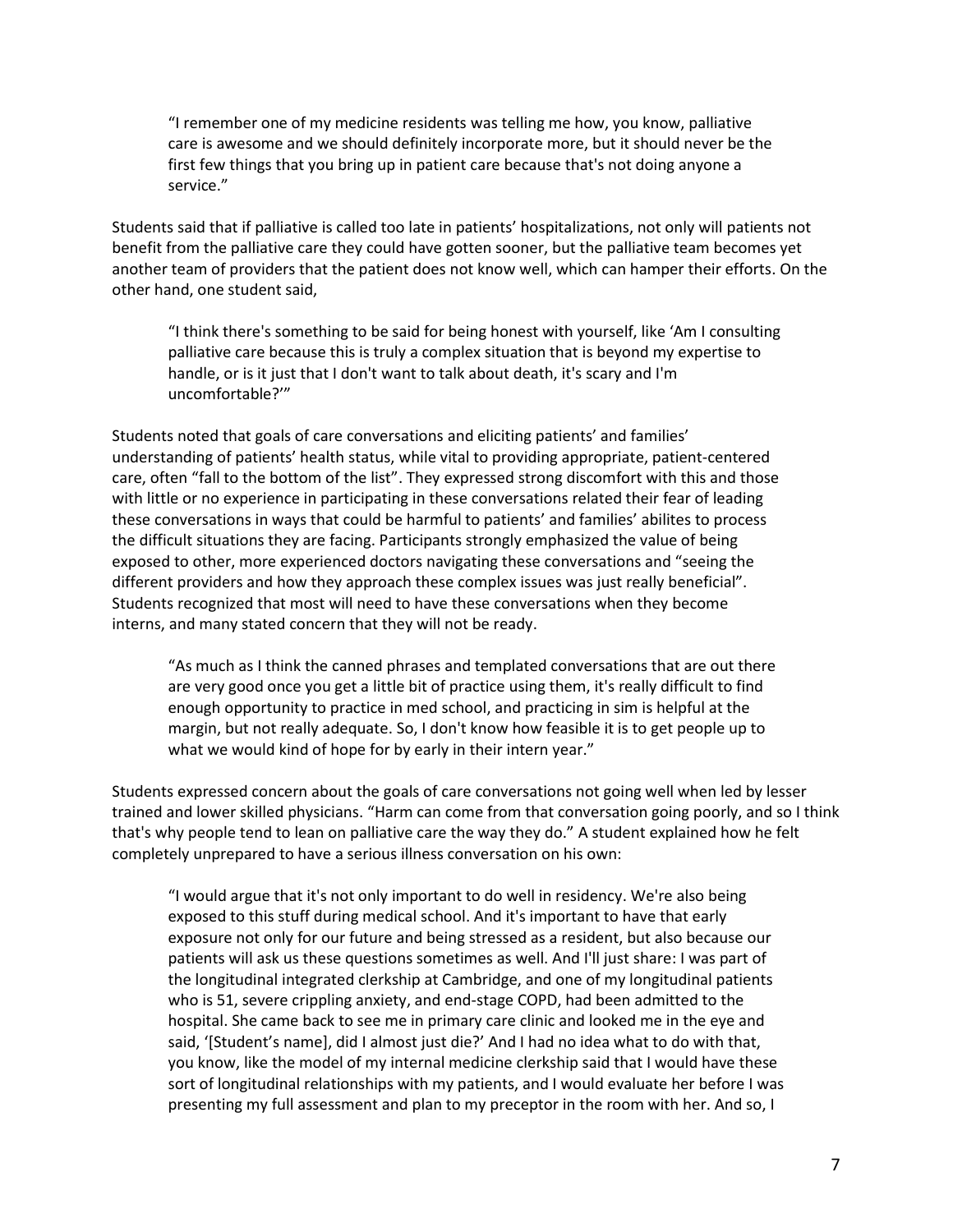couldn't just defer to somebody else on the team because I was the team in that moment. And, you know, we, we had a conversation about it and we got through it, but it left me deeply unsettled because it felt like, you know, here I am being placed with patients who do have serious illnesses and yet I don't know the first thing about responding when somebody has a question like that or is making a disclosure. It makes me think about work we've done about teaching students to respond to disclosures as early as the first year of medical school, and we know that within six months, a third of students had received a disclosure of trauma that had not had any training on it. And I think it's kind of both for a patient and family distress thing and for a potential medical student distress thing when we're exposed, but we don't have anything to draw on or anticipatory guidance can be really bad."

Some students stated that since they must learn a whole new set of resources when they enter residency, it makes more sense to focus on patient-centered care, compassion, empathy, and listening to patients rather than receiving didactics about resources: "I think the skills part of that is important and is pretty broadly applicable unless you are a pathologist or the radiologist who never leaves the reading room." A student asserted that learning skills is most important "not really for the people who are going to be doing them all the time because they're going to develop their own styles, but for the people who aren't going to be doing it all the time," and all physicians should know when to refer appropriately to palliative care.

Some students shared insights about how previous personal experience and/or learning around palliative care may impact students' interest in attending optional palliative training.

"I know a lot of people just from our ages - by now you probably know people that have had hospice or palliative care. So it can be a really sensitive subject for the learner as well and I think that that's something that people forget to touch upon. It's like we've probably all had family members that have passed away, and/or loved ones. I think that [third year] is a proper setting for it, rather than first year, when you're less likely to see it in practice."

"What you enter medical school with experiences with end-of -life care. I did a hospice training course, and I volunteered as an end-of-life companion with some of my friends in college. And then, when I entered medical school I felt like I never went to any of the lectures about palliative. I felt like I had experience in it, and I saw it on the wards and because it was optional, I never sought it out. And I think there are probably other students, whether they had experience in palliative care because of family reasons or because they had experiences prior to medical school, I think that does influence your desire when it's optional. We always get emails where 'Oh there's this training in palliative care and end of life discussions'. I don't know if those are things that influenced us whether or not we go to them, but I'm sure each student is different."

#### <span id="page-7-0"></span>**Where and how students learn about serious illness care.**

The extent and methods of learning about serious illness care varied greatly among participants. Some students observed few if any family meetings, while others, particularly those who had taken a palliative care clinical elective, described high participation in meetings or actually running the meetings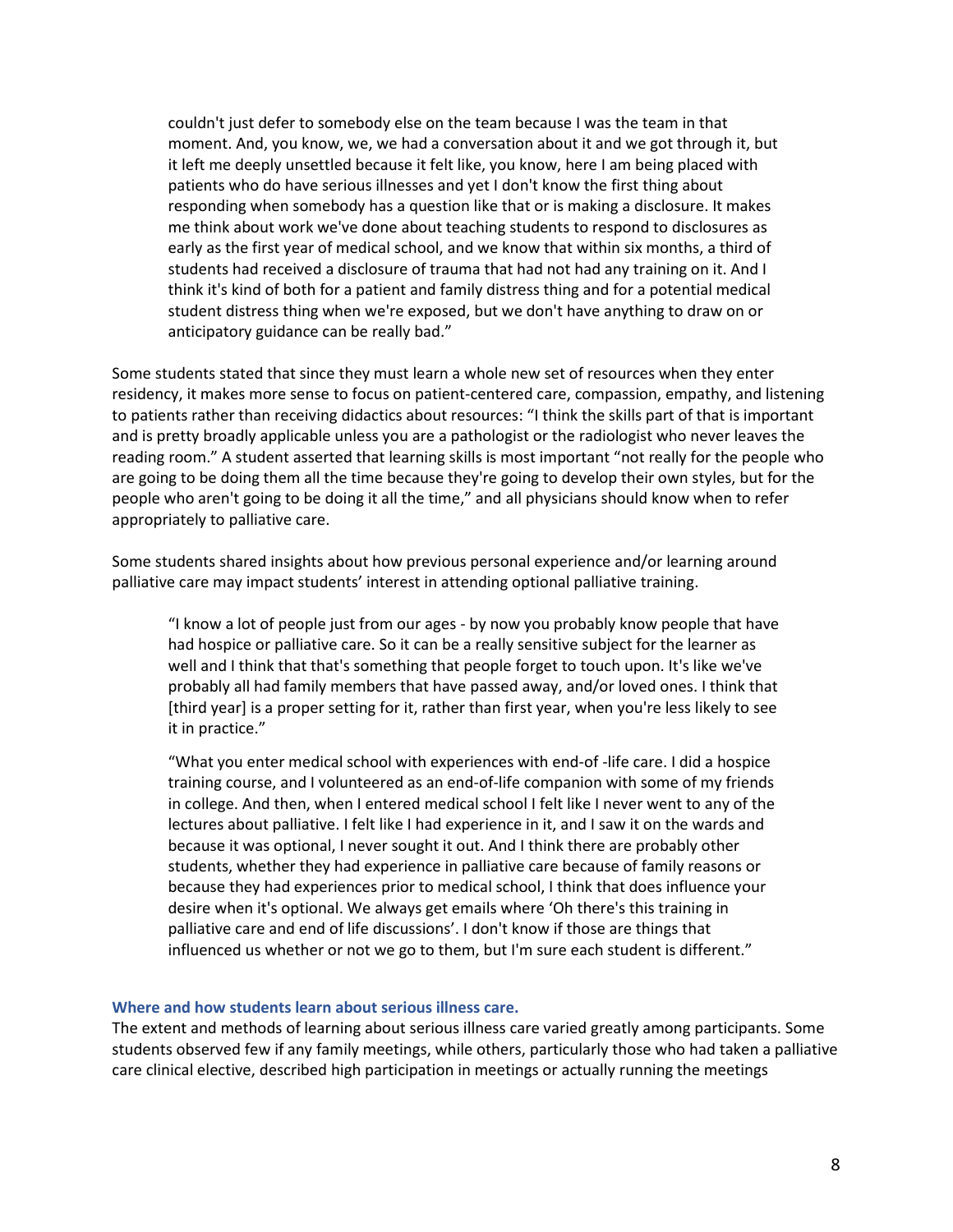themselves. Students described their learning as occurring through direct teaching and mentorship, but for the most part occurring through observation:

"I think It's a really interesting part of medical education that we expect people to learn through observation. And I think you can glean a lot, especially in these sort of interpersonal interactions, about how to be successful and effective by watching other people give you either good or bad examples. It's very interesting, though, because there are very few other things that people do professionally or otherwise where we expect people to gain proficiency through observation alone."

Students were at odds in terms of when they thought the most appropriate time to learn these skills should be. Some students felt that learning in the preclinical years is essential because without it they would not have the knowledge and skills they need to apply during the clinical years, and they might "pick up the stigma or biases or misperceptions". Others felt they really could not understand serious illness care when learned in a lecture or simulation prior to having experience in the hospital with patients. "Sure I learned it in the preclinical years, but I had like a much better understanding of it through the clinical experiences because it's just like I'm exposed to it a lot and so I'm thinking about it a lot." Overall, most students said more training in both preclinical and clinical years is needed, including a reminder during or just prior to the clinical years, and again toward the end of medical school.

"There are some acronyms that you go through before you give bad news, SPIKES, and then the 'I hope, but I worry' statement, which seems kind of ridiculous, but then I saw it used in practice and it was one of the most powerful tools. I feel like a lot of the palliative care doctors actually used it, which was amazing to see. But I feel we did that day, and then I got to third year and my first rotation was on an oncology service. And so, there's a lot of palliative care, but I could have definitely used some sort of refresher, or some more structured curriculum around it because I definitely saw these really skilled palliative care doctors using tools, and I could see them doing something, but I would have liked to learn more specifically what they're doing and why they're doing it."

Taken together, students talked about learning "the words" in preclinical years and receiving guidance on how to use the words in clinical years.

"I think it's very important especially during third and fourth year when we're actually having those conversations with real patients and real people and families. But also, before that in didactic years, preclinical years, to actually learn about what's out there medically and what we've been taught, but also like meeting patients and seeing what they prefer."

Nevertheless, students had fairly vague recollections about where they learned about serious illness care during the preclinical years. The experiences they remembered were few and scattered, and varied across schools. "I remember hearing all these various things first and second year, but never like really sitting down and being like this is a cohesive conversation." Some students recalled learning about the six-step SPIKES protocol for giving bad news during a session in the first year Doctoring course or a didactic lecture, and those students who recalled learning it generally described it as helpful. One student spoke of taking ethics courses in the preclinical years which addressed issues that are useful for serious illness care. In one school, students attended palliative care lectures in a second-year brain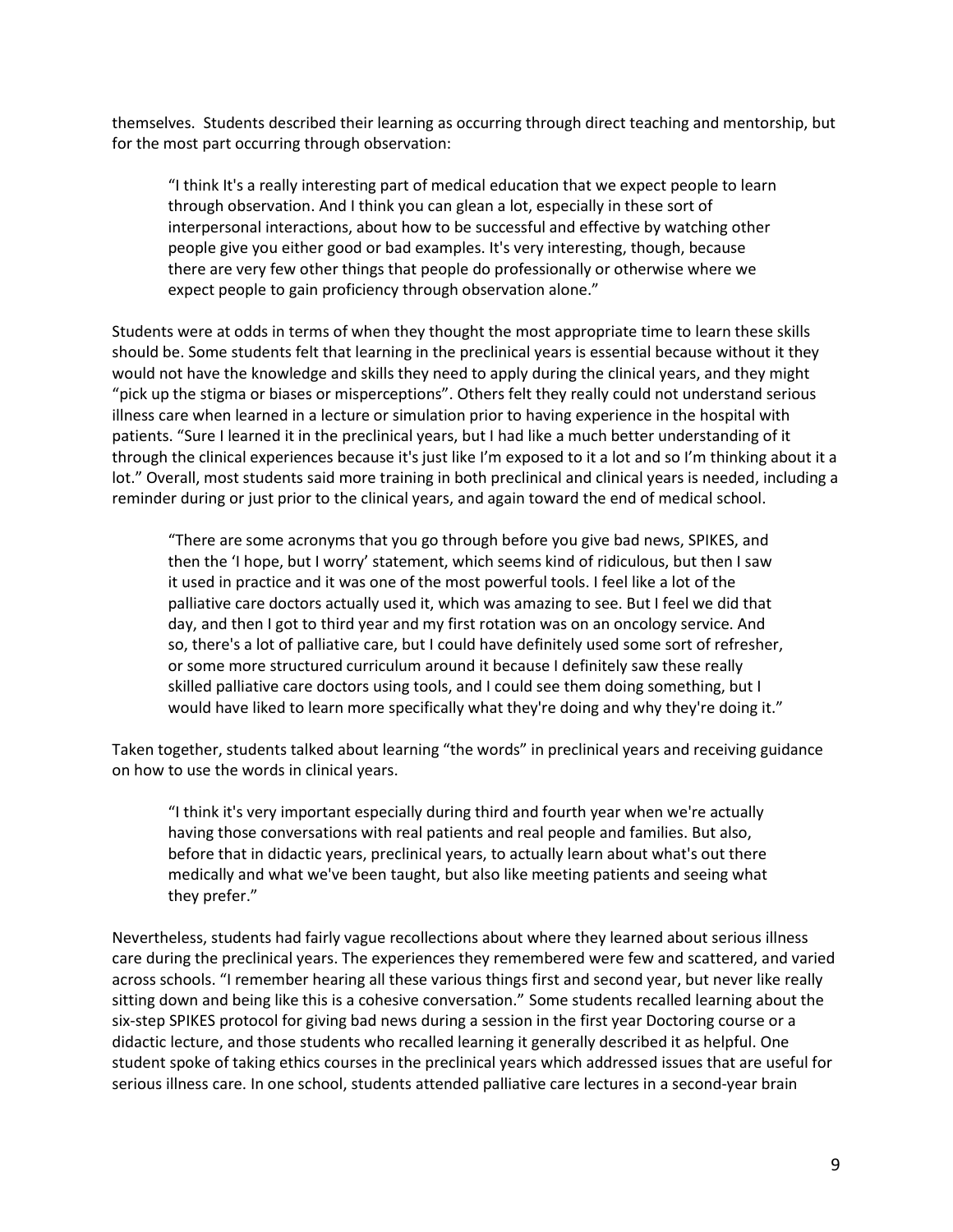course. Students recalled having patients speak to their class about their illness experiences. Students from two schools read and discussed Atul Gawande's book *Being Mortal* as an educational activity.

"First year, one of the deans does a *Being Mortal* book club and I actually thought that was a really great way to start to introduce these topics early. I felt like the first time that I saw a patient die, I reflected back on that experience. I didn't understand it fully when I was in the *Being Mortal* book club, but I found that I would reference those conversations in my head when experiencing these things later, on the wards. And so, I actually thought it was sort of nice to have an initial introduction early on to how to frame and think about death and dying and the patient experience, and then before actually experiencing it on the wards."

One student explained what other students felt as well about the value of participating in simulations: "I think even if it's not a real patient, that's the beauty of it - you're not harming someone the same way you would a real person. So, I really like the simulation." In contrast, more students felt that it is difficult to really learn from simulation or didactics prior to having real-world experience in the hospital.

"I was thinking about how useful some of the training we get in this area is sometimes, and sometimes when they're teaching us like phrases to use and having us role play and more of like a lecture in digital format it's not - I tell you for me at least, the stuff doesn't solidify until I actually get to do this in a real life situation. So I think incorporating more into our education won't necessarily fix the problem. I don't think people will be comfortable with it, even if there's many more lectures on it. I think it's something we should clinically be required to rotate through and have those experiences if we want to effectively train physicians to be better at this. To me, to have actual patients and families and situations to deal with that are real."

"First or second year, whenever we had that day, it felt a little fake, to be honest, because we are dealing with a standardized patient and it seems kind of silly to be going through these motions. And I wonder, instead of trying to practice it ourselves as a first or second year medical student, going to a family meeting or sitting in a family meeting and seeing an actual palliative care conversation take place would have been a lot more powerful. Not to participate at all, but just to observe and then go and learn about these terms and the SPIKES pneumonic. That would be I think much more powerful for people than just doing it on the standardized patient to begin with because when you're seeing it done in real life with real patients it would be much more impactful I think at that point in our training.

The contexts in which students recalled experiencing useful learning about serious illness care were mostly in-patient rotations. Rotations that were specifically mentioned were: the liver services summer sub I, gynecology-oncology sub I, general medicine sub I, other sub I's, medicine clerkship, ICU, NICU, SICU, PICU, COVID ICU, neurology critical care, non-ICU inpatient medicine, cardiology, renal consult, pediatrics, pediatric neurology, surgery, oncology, inpatient neurology, hematology-oncology, medicine segment of the LPM, acting internships, from any interactions with the palliative care team in the hospital, during the palliative care elective, and at one school in optional fourth-year palliative care workshops. One student mentioned participating in end-of-life discussions in the family medicine clerkship.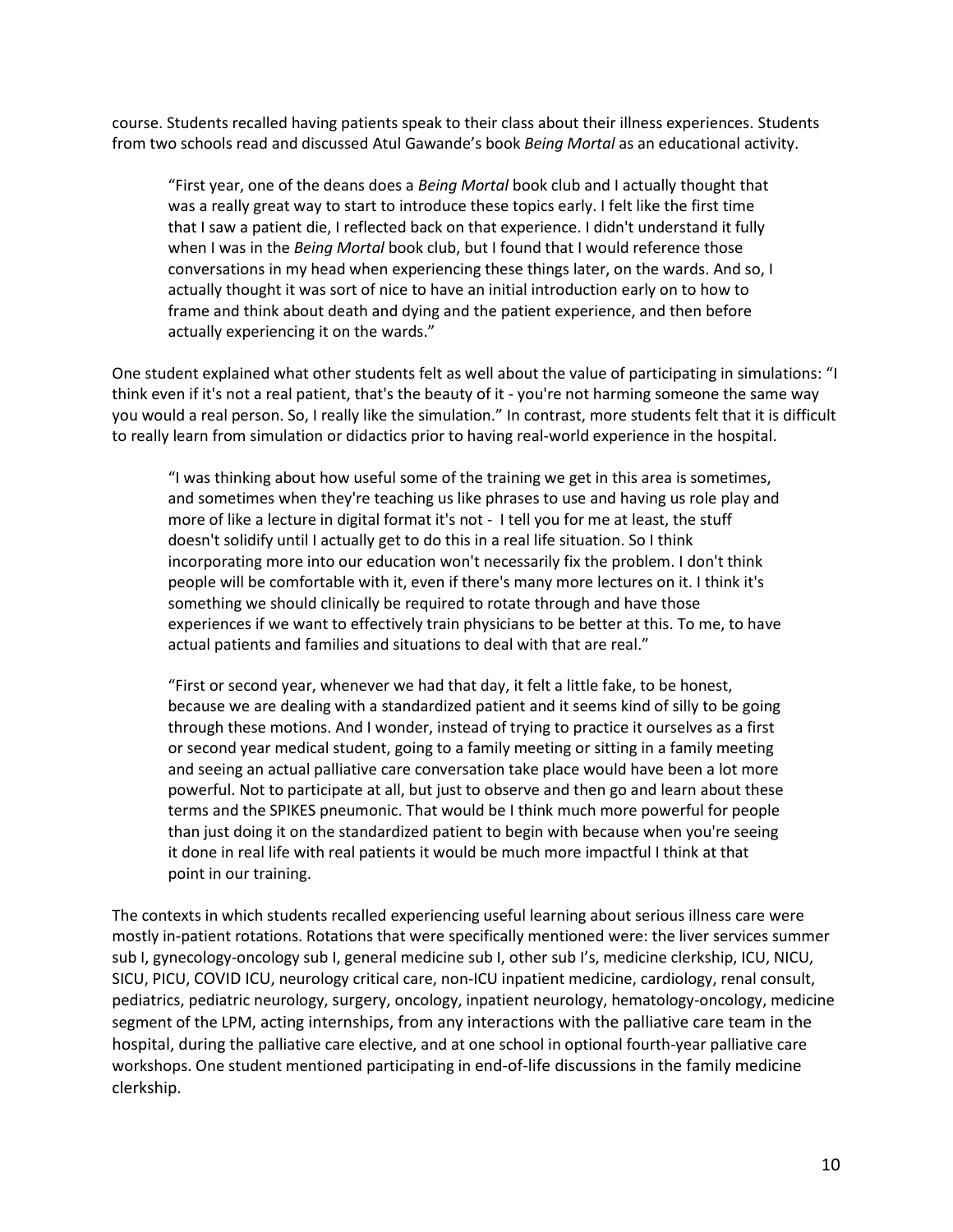In the inpatient setting, family meetings were most often associated with students' learning about serious illness and palliative care. Students commented that they were initially concerned that family members would not want them to attend these meetings (especially if the student did not know the patient), but all who mentioned this noted that they never felt unwelcome by the families.

"I remember that was one of my big fears third year, especially going to a few [family meetings] the first week, like this family isn't going to want me there. I'm going to make things worse because I'm just an extra body. But then I feel like through the year I realized that they really don't mind having you there and they like to see that future doctors want to learn these things. So, I don't know, it's hard to tell someone at the beginning of third year that people really don't mind having you there and sometimes they like it. But that can be helpful."

Timing of learning was brought up by many students in that most felt that they did not yet have the skills and words they needed when they were faced with clinical situations that called for these.

"I think about how there were so many times in the hospital that actually knowing how to approach those conversations would have been really helpful. And it wasn't until I was a fourth year in the ICU that I actually interfaced with the palliative care team. I had one session where I got to sit down and learn with [a student on the palliative care team] and with his team and it totally changed the way I've approached every conversation since. It has been helpful for almost every single patient conversation I've had to have since because you can apply the skills to so many different types of conversations. The SPIKES model that I always just lean on."

Students felt that they saw both good and less good role modeling.

"I saw the most beautiful discussion about DNR DNI from a resident. He was trying to determine whether [the patient] would want resuscitation or not. He was kind, he explained everything. He managed to convey the seriousness of resuscitation. But, in a way that wasn't frightening or trying to scare her. It was such a beautiful discussion. He did an amazing job."

"We had a patient who passed away on the service like my second or third day of third year [on the medicine clerkship]. Not someone that I knew particularly well, but I had just rounded on. And so, we had a lunch with the team, the senior resident, the intern, and then myself and a medical student, and our attending brought the paper that the SPIKES criteria came from, and just like talked through the whole process with us over lunch and she bought our lunches, very nice."

"I'm sure I've had multiple PowerPoint [lectures], but seeing the resident I was talking to walking me through conversations with patients who are on dialysis or seeing how, when I was on the renal service or seeing how he spoke with adult children of people who were imminently at risk of dying, I mean that will stick with me."

I feel like the place where people actually start to practice that, it mostly appears to be as an intern. And I have seen it done so poorly. Not only in code status conversations, but breaking serious news about 'You are going to need dialysis' or something like that. I think it would be really good if we could train people enough in medical school for people to be less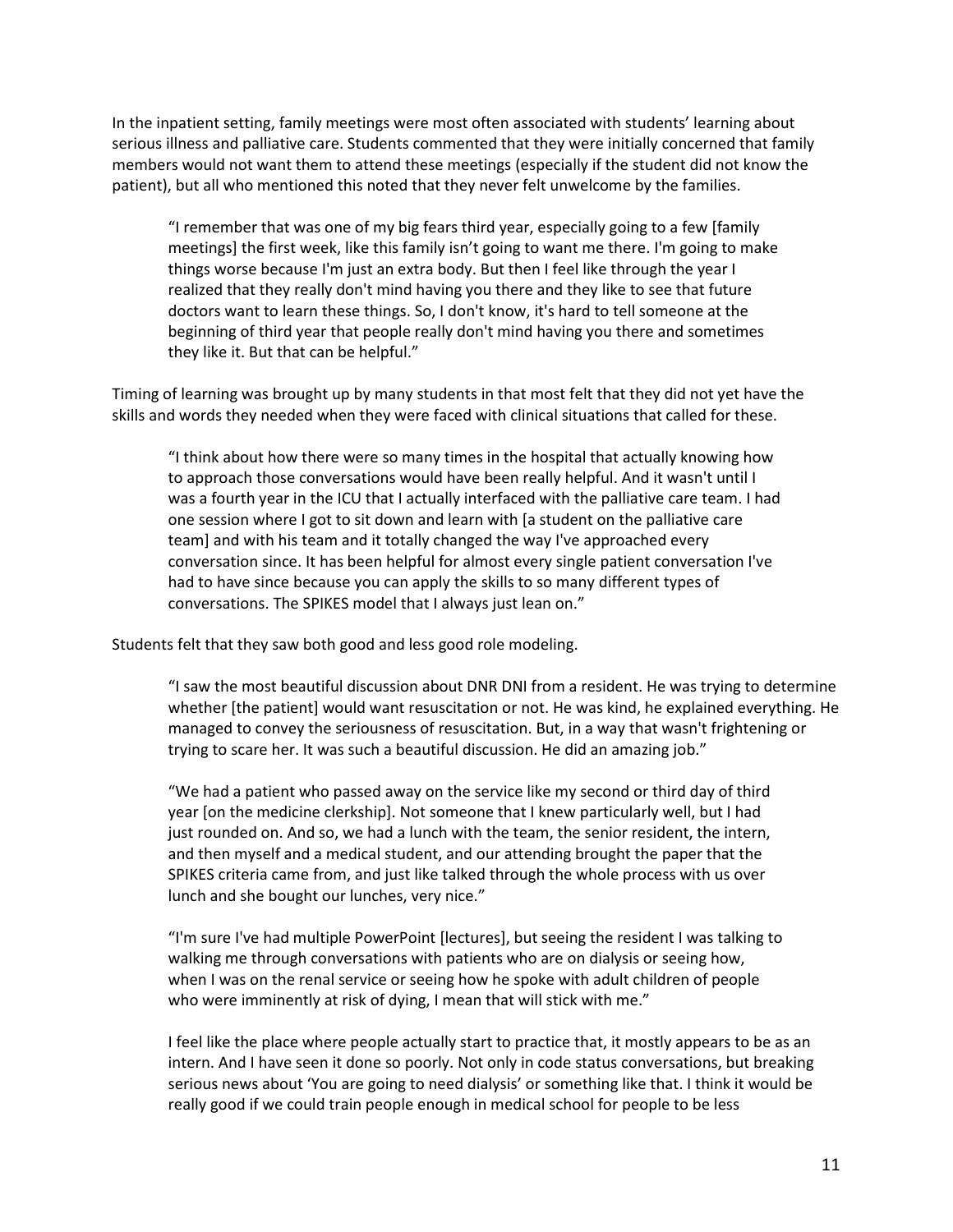uncomfortable and less likely to have a really bad version of that conversation. As much as I think the canned phrases and templated conversations that are out there are very good once you get a little bit of practice using them, it's really difficult to find enough opportunity to practice in the med school and especially practicing in sim is helpful at the margin, but not really adequate. So I don't know how feasible it is to get people up to what we would hope for by early in their intern year."

"I think that's just like medical students, particularly medical students that are moving between teams, are like we're just, we're just forgotten in all sorts of settings. I've been forgotten all over the hospital. Again, it's not like a PICU thing, it's not an ED thing. It's like I have been like the kid left in the Walmart parking lot so many times in medical school. I think it's just something that it feels a little more acute once a patient has died or suffered a terrible outcome and you're just standing there alone, while the rest of the team debriefs without you. And, it just feels different than when you get left behind, while the rest of the team goes to the operating room or goes to clinic - of all the places I have been left behind that definitely felt the most acute."

All students expressed admiration for the way palliative care team members provide care and, in particular, praised their ability to lead serious illness discussions.

"I do think what they bring in terms of just relative to other specialties, is really the ability to structure and to guide conversations in a way that other physicians, regardless of how well trained they are, often are not as attuned to. The palliative care physician that I worked with always described - in comparing themselves to a surgeon - so a surgeon's kind of primary instrument is a scalpel, and for the palliative care physician their primary implement is their words and their ability to shape conversations. So I think having someone who is able to in a very detailed way, kind of deconstruct how a conversation had gone, and really be able to evaluate it at a broad level and also have a very fine-grained level. I think that [what the palliative care team did] was a very high level in terms of understanding how to approach these conversations and what sorts of considerations they have running through their mind almost as second nature, that most of us probably would not even think to do."

Many students described witnessing or hearing about serious illness conversations that did not go well when they were led by physicians who were not part of the palliative care team.

"Oh, wonderful role modeling. And it is prompted a lot by that experience on clerkships and then also during my Sub I, just had admission after admission of folks who had metastatic cancer and didn't know it yet. And we were having those conversations over and over and I just did not feel able to kind of sustain it. So I worked with [clinician name] for a week and then [another clinician name] for a week. Two very different teams, but I think a few things that came out of that was how to deal with a few really common symptoms that we see a lot and, when they explained it, it felt not that complex. And yet, I'd seen treatment of cancer pain just stump preceptor after preceptor I'd had before, or intractable nausea. We came in and instead of it being a sort of a 'throw up your hands we just don't know what to do', there are a few concrete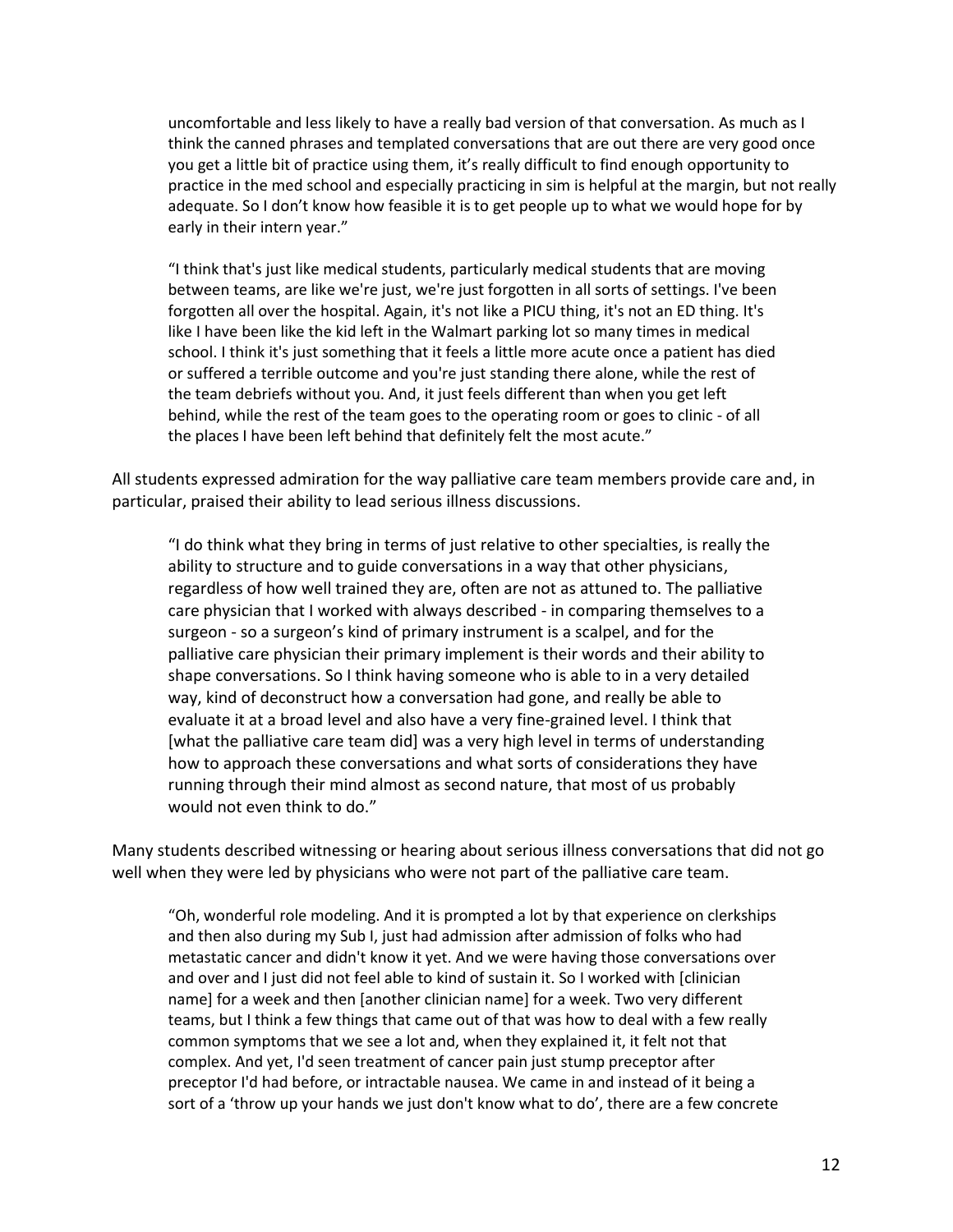steps that we could do that could have been done by the primary team. But it felt like I was armed with this knowledge and armed with a kind of – 'we actually *can* get under a patient's symptoms'. And it felt like a manageable number of things to get my arms around, which I was not expecting. I expected it to be just huge, like the rest of medicine. Sitting in on these illness conversations and then also hearing about ones that had not gone as well that had been led by folks outside of the palliative care team who had not had exposure to that during their training. The level of skill that somebody approaches facilitating those conversations feels like a huge determinant of whether they go in a way that supports the interest of the patient and their family or it just goes into this horrible spiral. So, I think - feeling really empowered coming out of that. Like it's actually not that that that much. I can get a basic knowledge for a primary care doctor and for residency, know where to start, and then also it matters and it's not impossible to lead this skillfully."

There were obstacles to learning in the clinical setting, including attendings recommending that students stay away from very complex cases, and timing of family meetings such that students could not attend:

"The conversations have taken place at times where I wasn't there. And I just like met with the patient on my own and I feel like it's kind of awkward because as med students you spend the most time with patients. But then when something that serious is happening and you're not even part of the conversation. . ."

"I think there are barriers to students on the wards getting exposure to patients who have palliative care or without doing an actual rotation."

"I found in my experience that on multiple occasions, 'Oh this patient is really serious illness. They're very, very complex family dynamic. How about you take someone easier?' I've rarely outside of palliative care carried any of those kind of patients."

"I think part of the problem is a lot of what we learn in med school and on the wards is dependent on what our residents and attendings think is important for us to learn and what roles they think we should have. And so I have noticed that a lot of core competencies are things that residents think students should be doing, and having serious illness conversations often isn't a top priority."

A few students believed that they should have had more opportunity to lead a family meeting, but understood why the task was usually done by residents:

"I've found, and this is not an entirely negative comment, but I found that they're often the attendings, and just on the medicine services in general, are more inclined to have somebody more senior lead the conversation. Often that's because the second or third year resident on the primary team, when I was on pal care, they would want to lead the meeting because they wanted the opportunity to practice, to get feedback from the pal care attending. They don't do these that often that they're really getting comfortable with them, so it's sort of like any procedure that for it to get to the med student everybody else involved has to be already happy with their level of experience with it. So that has not been my experience that there are lots of opportunities to do this. If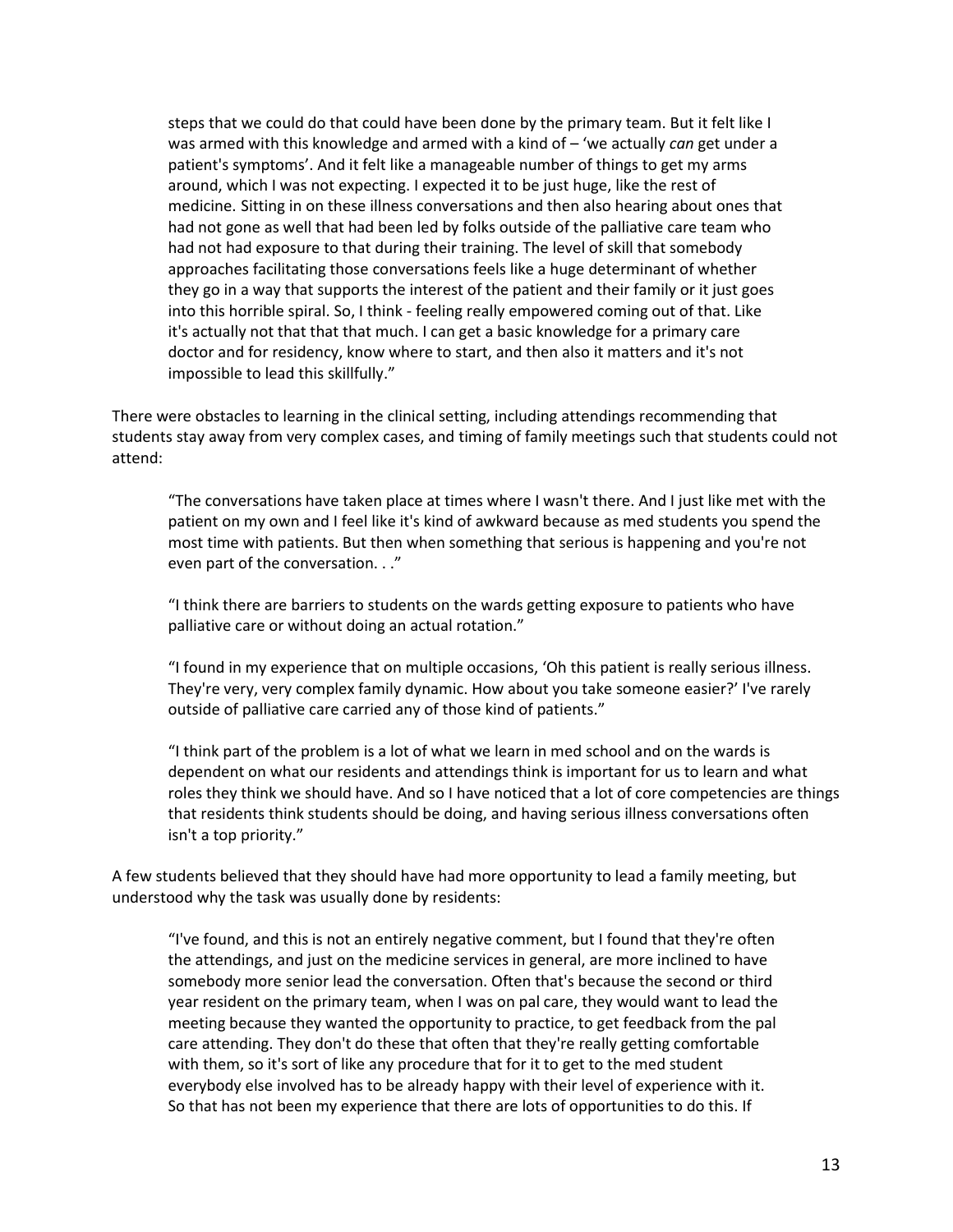you're talking about going and revisiting goals of care with somebody in the afternoon and sort of, you know, fitting it into your schedule, but not in a formal family meeting sense there's lots of opportunities to do that."

Given her experiences of being left out of learning opportunities, one student vowed, "As an intern I'll think about those med students that want to be in on the family meeting and try to advocate for them so they can at least observe."

#### <span id="page-13-0"></span>**The Role of Luck in Participating in Serious Illness Care Learning Opportunities**

The theme of luck arose in many students' discussion about accessing opportunities to learn about serious illness and palliative care in the clinical setting. Students asserted that having luck determined whether they experienced good role models and whether they were able to participate in family discussions and patient case debriefings during their rotations.

"Oh, I think [you] kind of get, like lucky. So you're usually around with the team and they'll kind of point at you and say 'Hey, you know, we're having a meeting for your patient. Will you join?'"

"I don't necessarily think that we get enough of [serious illness conversation training] and the times that we do get it are if you're lucky enough to be on a clinical team where there's someone who's comfortable doing that and is happy to guide you in that process, which I feel fortunate that I've had a few times."

"I think the residents are a really good resource. Maybe I got lucky with the team that I was on, but the first couple family meetings that I had attended were because the residents were like, 'Oh, this patient that is on our team is going to be having a meeting at this time and you should definitely go.' And so, they kind of helped me get there because my medicine rotation was the very first one so I was kind of like, 'What am I doing?' I didn't know what was going on. So I lucked out because my residents were like, 'This is important; you definitely should see this'. And they got me the time and the place and the palliative care team knew I was coming. And so, I was just like handed it, but that's not the case for everybody."

"But I was also surprised that in my clinical experiences, avoiding these conversations and avoiding palliative care was something that was actually pretty easy to do if you weren't focusing on it. But I think even due to serendipity l just met a couple of attendings who felt very passionately that we should be educated to a greater degree about palliative care and really pushed me to consider how can I have these conversations? How can these best benefit our patients? And having that additional propulsion, I would say, and the encouragement to really tackle those conversations, I definitely came out feeling rather surprised I was able to have these conversations even if we were having a really heavy workday. Even if the family situation or social economic circumstances were really difficult."

While some seemingly by chance had more experiences than others did, a few noted they made their own luck by actively advocating for themselves in order to have more opportunities to join family meetings. A small number of students had found themselves in a position to lead a serious illness discussion or family meeting, which was most successful when coached by attendings.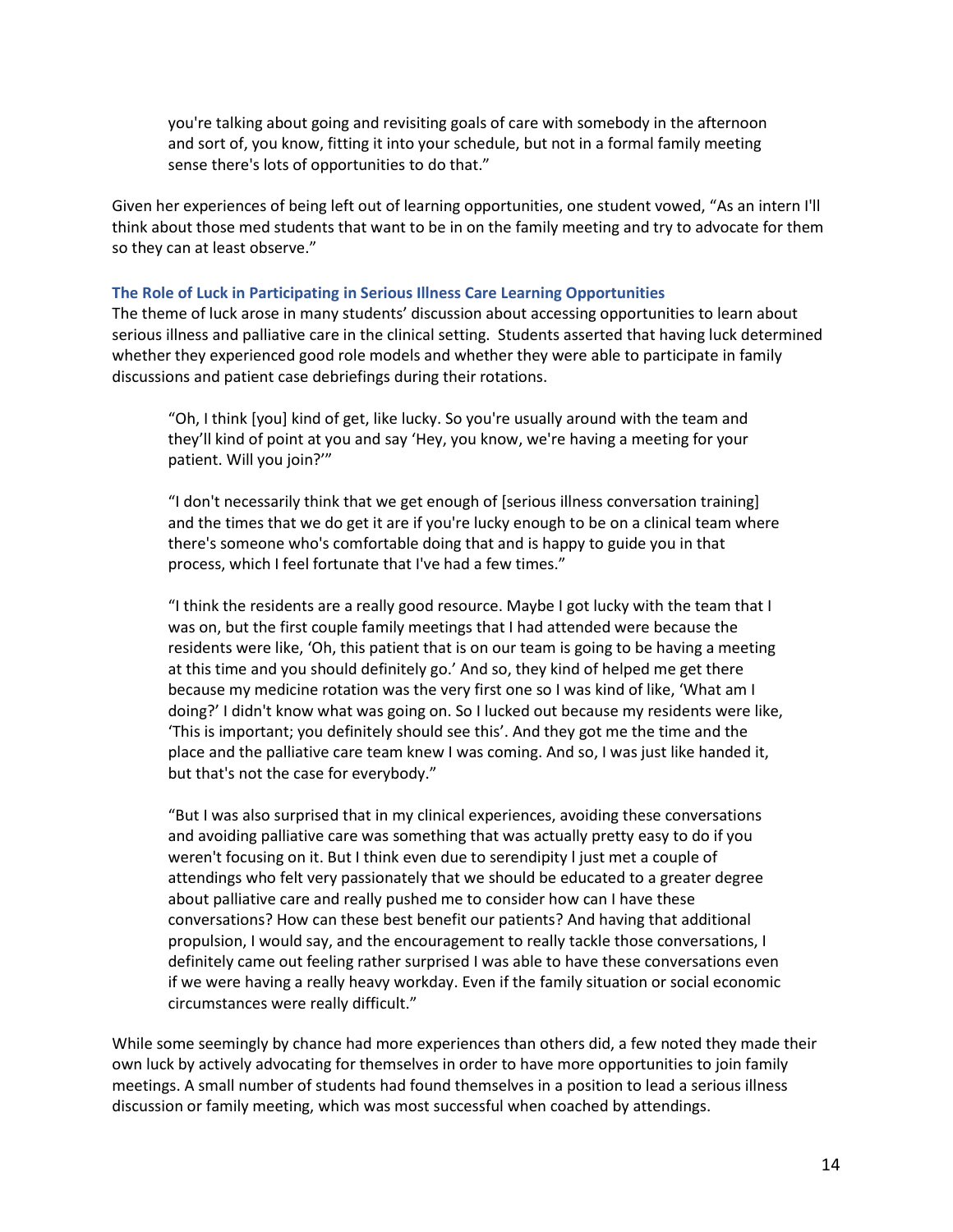"When I was on the peds floor and I had a family meeting regarding my patient, my attending sat me down and went through everything with me, like had me practice what I was going to say, what my goals were. And that really helped me with my language. But I don't think that's a universal experience for everyone and that's very attendingdependent. And for some situations I've been in, I think an example is, I had to break difficult news as a second year to a patient, and I didn't have any really support from the faculty."

"It was always an option that was offered by the attending, usually, not by a resident. It was usually offered directly from the attending to say, 'You know, do you want to try to start this conversation? And I'll be here the whole time so you can shift off to me if there's a point that you feel uncomfortable or if you have questions'. And then the first couple of times, we went through it outside the door as well as how I was going to approach it and what I was going to say. Those experiences were very memorable and I think very important and made me feel very prepared to have those discussions as a resident. … But I think that sitting in on all kinds of family meetings has been really helpful. I would always try to sit in on any family meeting on the team and try to just expose myself to that and see what different styles were. And thinking about what my own style would be and what would work for my personality and the way that I approach patients differently."

#### <span id="page-14-0"></span>**Informal Curriculum.**

Students observed that the palliative care team appeared to be very well respected on some of their rotations, but not on others. They noted that a palliative consult is usually not called until "the patient is going downhill". Students who participated in the focus groups admitted that they were drawn to the opportunity to learn about palliative care in ways that other students may not have been. They felt that the roles and functions of the palliative care team are not always clear in the minds of students, in part because residents and attendings may have their own biases and opinions that they project.

"I just wonder if there is a bit of stigma around palliative care or even going into this specialty. I don't actually know anyone in our class off the top of my head that's going into the field. I think that could be a reflection of what specialties are valued, what specialties we get exposure to, and this conception of what is it that palliative care is and who needs a rotation or who needs exposure to it. Maybe it's harder to put into a clean box than, like, cardiology, or a specific organ system. It's a specialty that's not really an organ system. It's something greater than that. And because of that, it can seem more vague to someone who doesn't know about it."

"We've been talking about stigma and different ways that [palliative care is] perceived, so I think without intentional education of medical students to understand what palliative care or serious illness care is, and how it integrates with patient care - I just don't think it's something we're going to pick up on the wards if it's not intentional, or we'll pick up the stigma, or the biases, or maybe some of the misperceptions that people have. So I think having a coherent plan to educate medical students on this topic is important because otherwise I don't think it will happen consistently."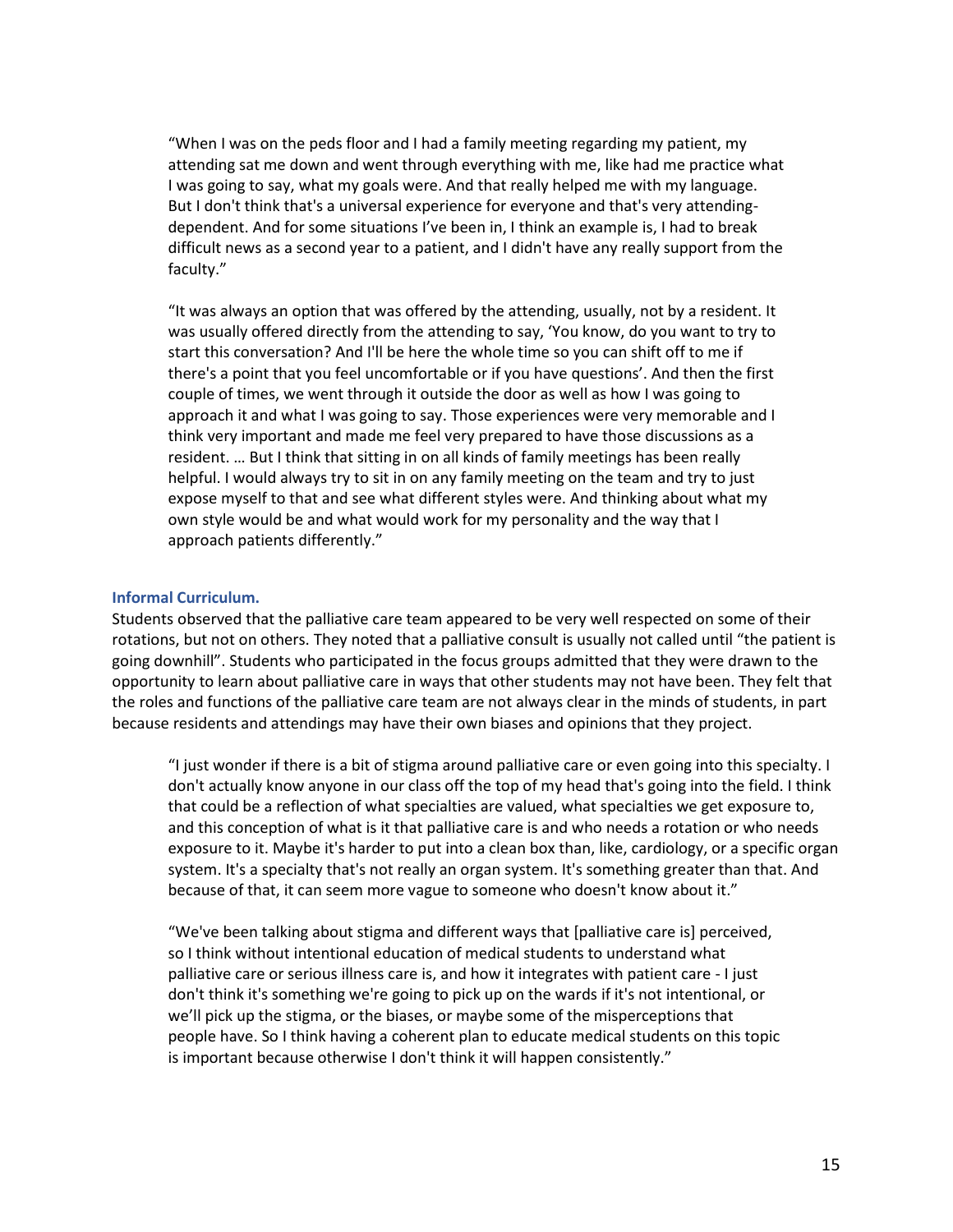"I have noticed that there's a lot of core competencies, things that residents think students should be doing, and having serious illness conversations often isn't a top priority. So on the wards I often had to advocate, like 'I really want to have this conversation with this patient. Can I give it a try?' And the resident is, 'Oh yeah, sure, if you want to.' But it wasn't valued in the same way as, like, 'Oh, I want to try and do this procedure, put in this line or take on this new admission.' So I think it's part of the value system and part of the medical hierarchy. And unfortunately, as med students, we're victims, or not victims, but we just tap into what the hierarchy tells us to value and that's what we reinforce."

Students commented that they need to learn both how to use palliative care skills themselves, and how to appropriately incorporate the palliative team, which is not always clearly delineated.

"I think as physicians, we need to know how to not only how to have these conversations, but in the end, in the future if we're not going into palliative care, we're going to need to know how best to incorporate the palliative care team into our practice and into the care of our patients. And I think that's something that medicine as a broad field, we're learning slowly how to better use the palliative care team. And I think that's only going to be sustained if medical students from here on out are trained and better know what exactly palliative care is, and what did they do. And I feel like, because that's not something that you could learn in lectures, they can't give us a lecture like these are the types of scenarios in which you should start calling the palliative care team - it doesn't make sense at all to me. Not only learning how to have difficult conversations and having the right words and the right tone, and you know emotions in the right setting and everything, but also knowing when is most appropriate for the palliative team to come in and also how to work best with them. Because it does seem like we're saying there are some hospitals and settings where it seems like the palliative care team works very seamlessly with the other care teams, but in my experience that hasn't been the case, and so it seems to be very variable."

"We'll talk about [palliative care] on rounds or on the wards. We're like, 'Oh let's consult palliative care for this', and most of the time it's always with end-of-life discussions. But I've found that sometimes it's also just like trying to reorient patient goals and values and even though end-of-life might not be that close."

#### <span id="page-15-0"></span>**Debriefing Difficult Clinical Situations and Addressing Emotions.**

Students admitted that they had learned about palliative care conversations and how to deliver 'bad news' during their preclinical years, but most felt that what they had learned had not stayed with them, and in any case, was not sufficient to prepare them for effectively communicating with patients. A student explained, "We sympathize. But we don't really learn how to help patients process their emotions or how to manage situations where things are tense or people are very emotional."

In regard to managing their own emotions, similar to how students described learning through observation about speaking with patients and families, they described what they learned through observation of attendings' strategies for processing difficult situations.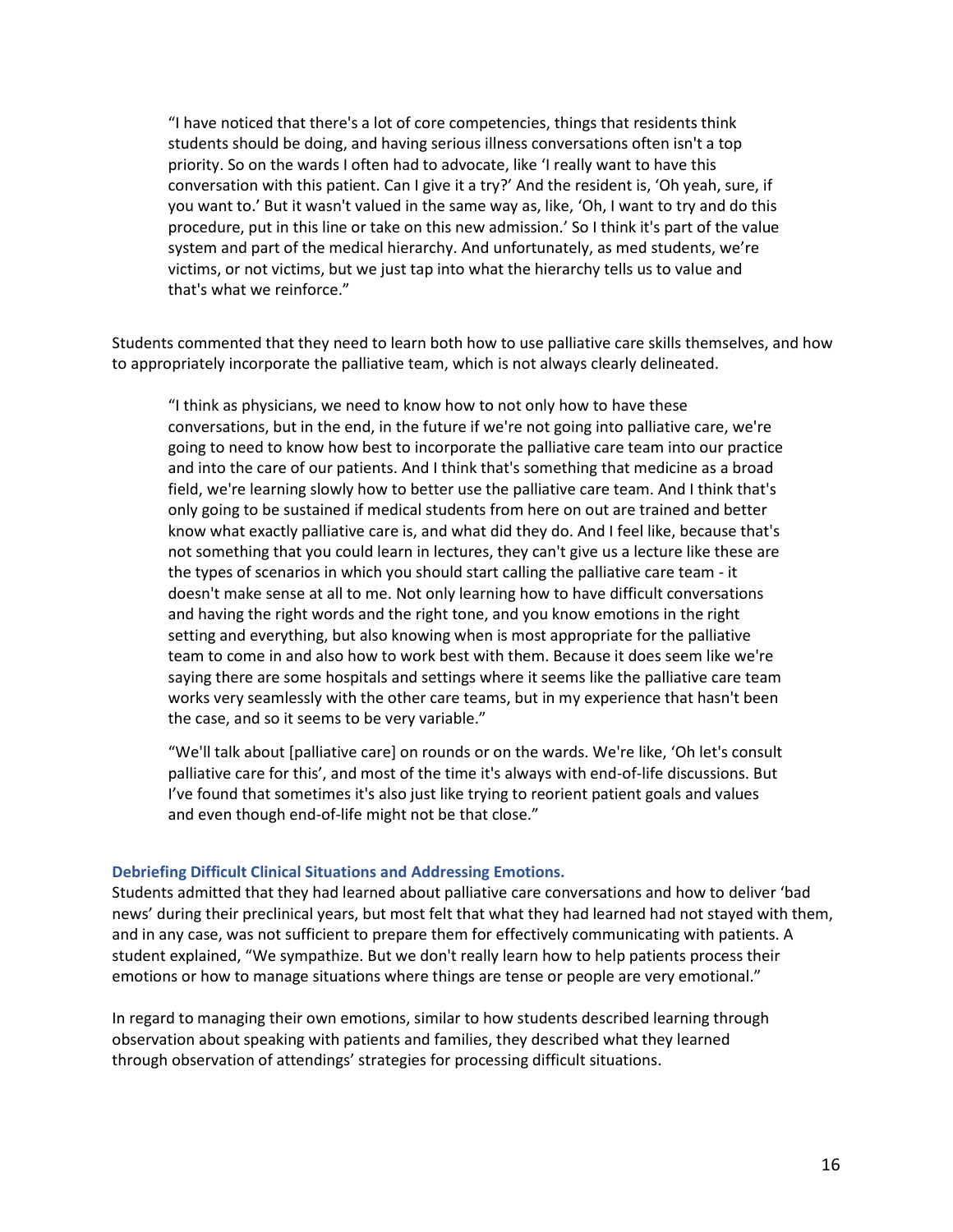"I remember in a third year medicine rotation - my first rotation - one of our patients had died and the attending kind of talked us through because it was a lot for us to think about and talk about. So we actually did have a debrief and even before that we talked about what to do when our patients are deteriorating and how it feels to have these patients and the emotional toll it might take on us. I don't remember the specifics of the conversation because it was a while ago. I remember appreciating it because I needed to take a moment before I went to the next patient, because that was really, really troubling just to walk in and be like, 'Okay, this is something that has happened, this is traumatic and it's messy and we've talked to the patient's family and I have to see the next patient'. But how do we learn how to feel the emotions we are feeling but also be ready for the next person?"

Students described mixed experiences, again depending on luck, regarding debriefing difficult or emotional patient situations, with some having received quite a bit of support and others feeling that this type of support was missing.

"I think some helpful ways to help learners is to be very open with how you're feeling and do these kind of debriefs or quick check-ins afterward to just like let them know that you understand that was emotionally charged, to understand that you might be having difficulty. Some not great ways I've seen people handle it is with just a really terrible sense of humor."

"It was really variable depending on the resident and it was really resident dependent who would come to me and sometimes it would be fantastic and we'd have like a full 15 minute debrief just talking about our feelings. And sometimes it wouldn't get addressed and I had to seek out another mentor, another kind of resident I trust, and talk about it."

"And this attending was amazing. She, I think, maybe had some training in palliative care, she was an oncologist. It was like my first day as a student and so I didn't even know the residents, really, but we all debriefed and immediately they checked in with me to make sure I was okay. And I think like we went and got like tea or something afterward later in the day when there was a moment. And I felt like that was a really good introduction into how I would want to be as a resident and an attending, like making sure that your student is not overwhelmed by seeing a patient die on their first day. That was a really positive debrief."

A student described how impactful it was when after a harrowing patient situation toward the end of her OB/GYN rotation residents and attendings checked in with how she was feeling:

"[I was] just observing and it was scary. But I was kind of numb to it because everybody else in the room seemed so calm and was totally fine and were very much, like didn't seem like it was affecting them at all. They were very much in control of their emotions in the room. And then, after [the patient] stabilized and we all left the room, 10 or 15 minutes later the resident came up to me in the hallway and just said, 'Hey are you okay? That was really scary. Do you want to talk about anything?' And it was so simple, but I had been going through the first half of the third year thinking that the residents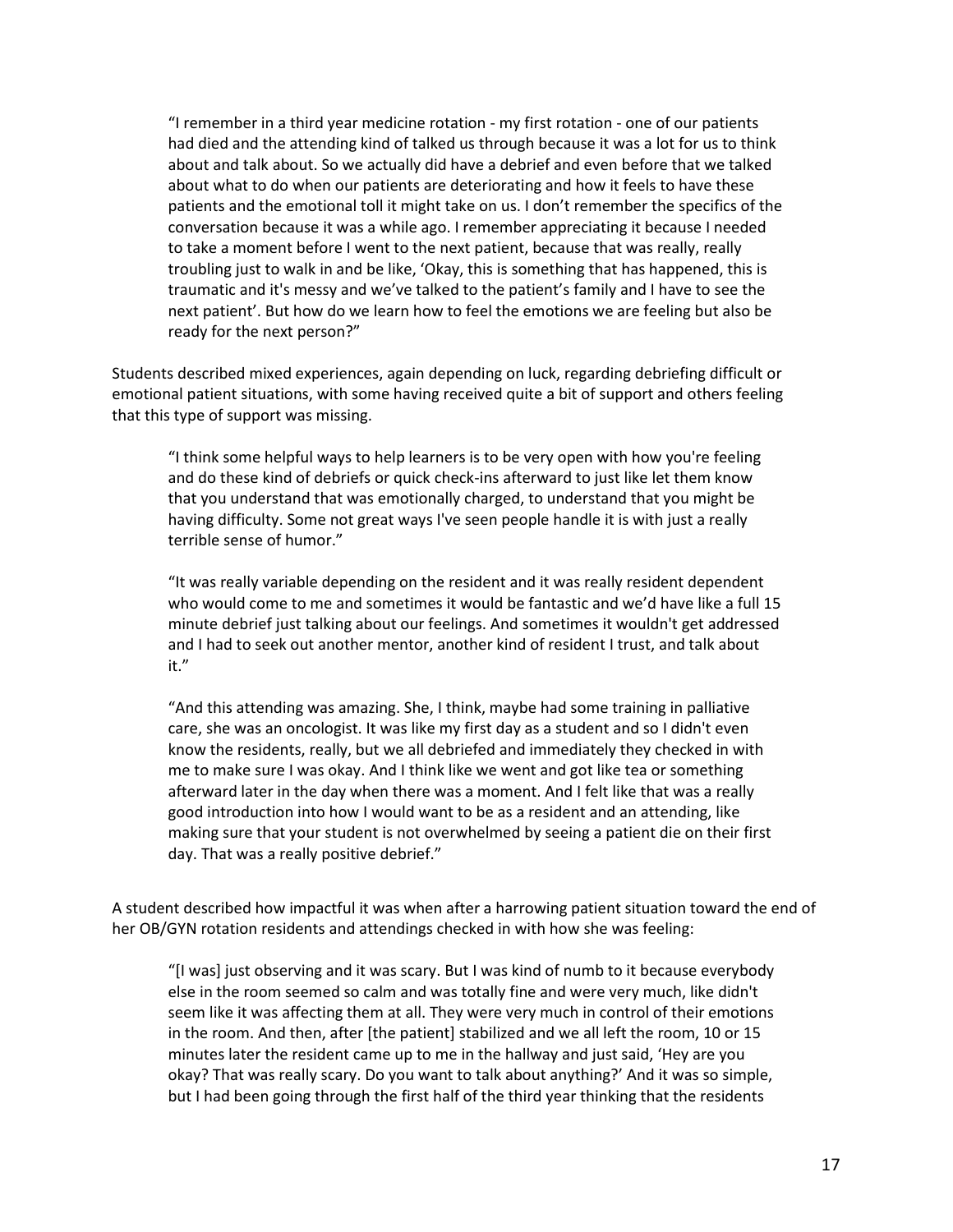and attendings were just not affected by any of this and that they were just used to all of this scary stuff that was happening. And so, for her to stop me in the hallway and say that it was like 'Wow, she thought it was scary too'. I thought that she was totally fine in there. … It was really meaningful to me that she did that and after that point, I was much more open about mentioning if something was affecting me. It probably only happened maybe three times the whole remainder of med school where something really affected me and I said something to the team. But I wouldn't have done that had that first interaction not opened the door, because I thought that I was just supposed to have it together because it seemed like all the residents had it together. I hope that I can provide that space and kind of model that, you know, it's okay to be scared or sad about things that are happening because these are serious life and death situations that we deal with every single day."

When students experienced a positive debriefing experience, it seemed to hold a lot of meaning for them and supported their ability to better cope with and move through emotionally challenging patient experiences:

"I've had a decent amount of people who, afterwards, we all kind of turn to each other even if it's not like a formal debrief, we're still you know 'Oh wow, that was really hard'. And one of them might say what they're feeling in that moment and I've had the opportunity to share what I'm feeling. And even if it's just a short, couple minute debrief, I do appreciate that and I think it's a valuable thing. And I would say that it's more of the norm to have that, at least in my experience, than just like having the meeting and being like 'Okay, let's go back to work' or whatever, without really talking about it."

"My attending had a full team debrief. We talked about what would make us feel better. He invited the whole team to join them for a phone conversation to check into the family. It was just a really good model for how to make sure the team felt okay and took a little bit of time in the afternoon to accept what had happened to a patient who had been on the service the whole time. And versus like the first time I saw a shoulder dystocia and it was just a very, very tense afternoon and the attending took the resident aside and talked to them and like explicitly didn't invite me to join the conversation. And so then I just kind of walked around in shock for the next two days because I was like, 'Oh my gosh, I can't believe I saw that, I don't know how to understand this.'"

"A lot of times residents or attendings will want to debrief with the rest of the members on the team who are involved in that patient's care and kind of talk about, kind of reflect on her own emotions, reflect on how the conversation went, what went well, what went poorly. And that kind of helps almost give us more closure on the subject and sort of tie up loose ends or give our final thoughts, which I appreciate."

"I remember as a third year we lost a patient on the hemonc team and I felt like I hadn't really processed all these patients I'd seen die on neurology and that was my first rotation. The intern came in and I could tell she had been crying and then she gave me a hug and I just lost it and I started crying, and I was on like the seventh floor of the hospital. And she was an intern at the time and now she's going to be one of the chief residents and she brought me into a room in the medical school and she was crying and I was crying and we had this really wonderful moment of talking about patient death.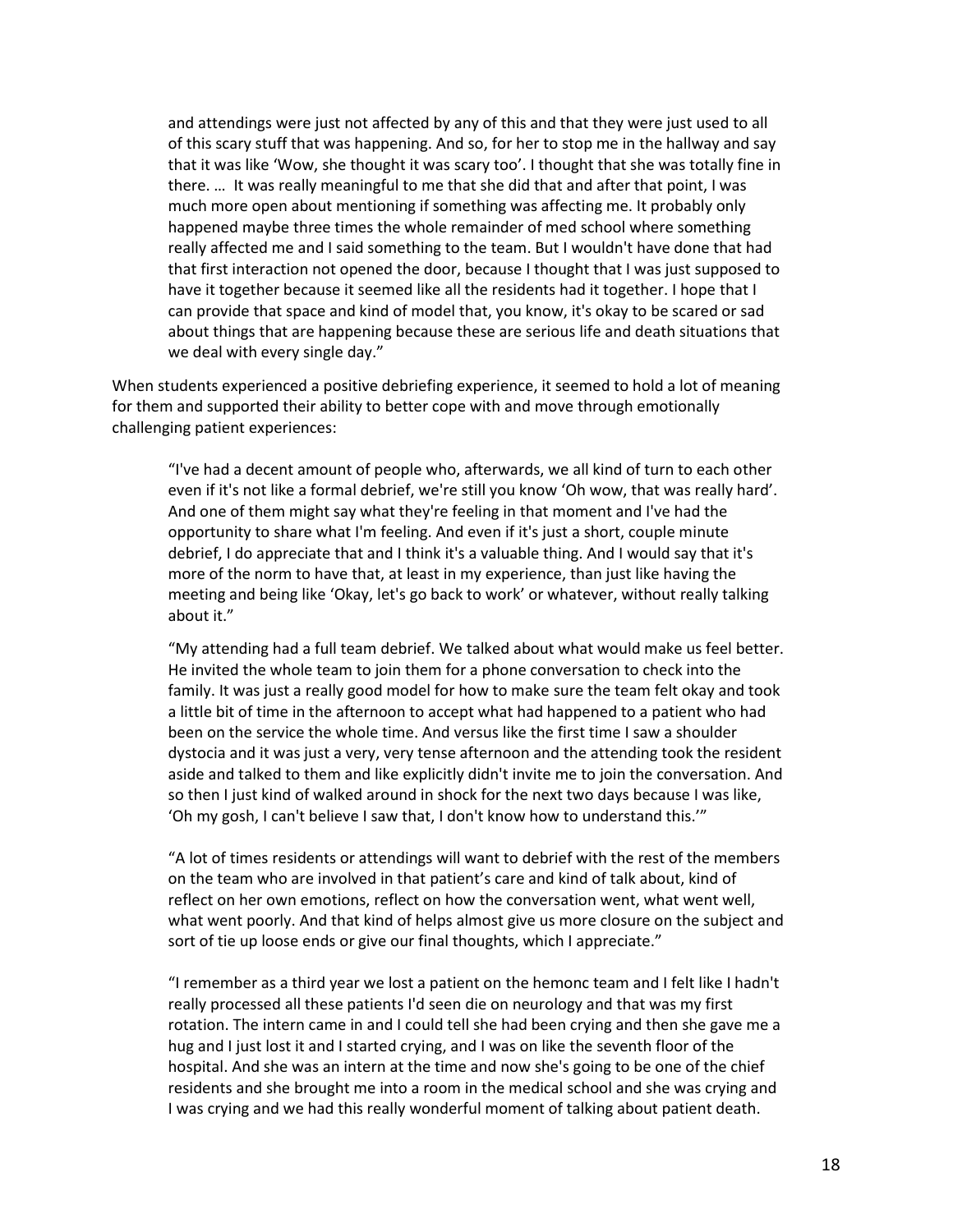And I was mortified that I had done this in a hospital, but I just had seen so much death and like, my first month of third year, I couldn't handle it. And so, I was so lucky that that was the person that I was with at that time that would take half an hour and we just sat in a room and talked about patient death. And I was so lucky that that's who I was with at that time because I can think of a lot of people that wouldn't have done that for me and I'm really grateful to her that she did that for me."

"I actually had a situation where it was really difficult for me not to cry during a family meeting. And I was successful; I did not cry. Afterwards, I went to my attending and I was like, 'Wow, it was so hard not to cry during that' and she was like, 'Oh my gosh, why would you try not to cry? You can cry in front of them, they're losing their wife. They want to see that you care too'. But she said these three rules: never start crying before the family, never keep crying after the family stops crying, and never cry harder than the family. As long as you follow those three rules it's okay to cry. And so, I was like 'Okay, that's easy enough'. and thankfully I haven't had a situation where I wanted to cry since, but I think if that happens in the future, I'll know what to do."

"I am thinking of an attending with whom for the first time I was watching a patient be pronounced dead. And I thought that would be like just the most draining, sad experience. And then he had sublimated and talked about how it's really a meaningful and treasured moment for him because it's so human and he gets to be with the family. And I thought it was a very impressive framing considering this is probably something that will be part of him for the rest of time in his specialty, and he had really approached it with much positivity and humanism."

While many students experienced at least some helpful debriefs on inpatient teams, a theme that arose frequently in students' discussions was that residents and attendings were often not cognizant that students may not have seen such seriously ill patients previously and that students may need to debrief and talk about their emotions.

"I've seen a lot of very positive examples and I've seen a lot of negative examples. And then I've seen positive examples from people who are teaching me but don't realize it's my first time seeing a lot of these things. I feel like I saw, not just on medicine, but on every single rotation I've done, no matter what subject some sort of serious illnesses come up. On my psychiatry rotation, I saw a woman who was so catatonic that she stopped eating and developed very serious medical complications and, and, and that was before I had a medicine rotation. The first time I saw a patient really truly dying and air hungry was on my neurology rotation and the team was unaware that that was my first time seeing somebody that ill. And that affected me emotionally. I even told the clerkship director about it who basically was shocked, and said to me that he assumed that everybody had had a medicine rotation first. And I had come from OB/GYN and peds and I hadn't necessarily seen something like that besides patients who were terminally ill on my GYN rotation. I was on GYN ONC and I saw that, but I didn't see someone so acutely ill. And so, I think it's so easy for them to forget what it was like to see some of that stuff for the first time. And oftentimes as medical students, frankly, we're ignored or we're forgotten and yet we are the ones tagging along in these rooms and seeing all these things."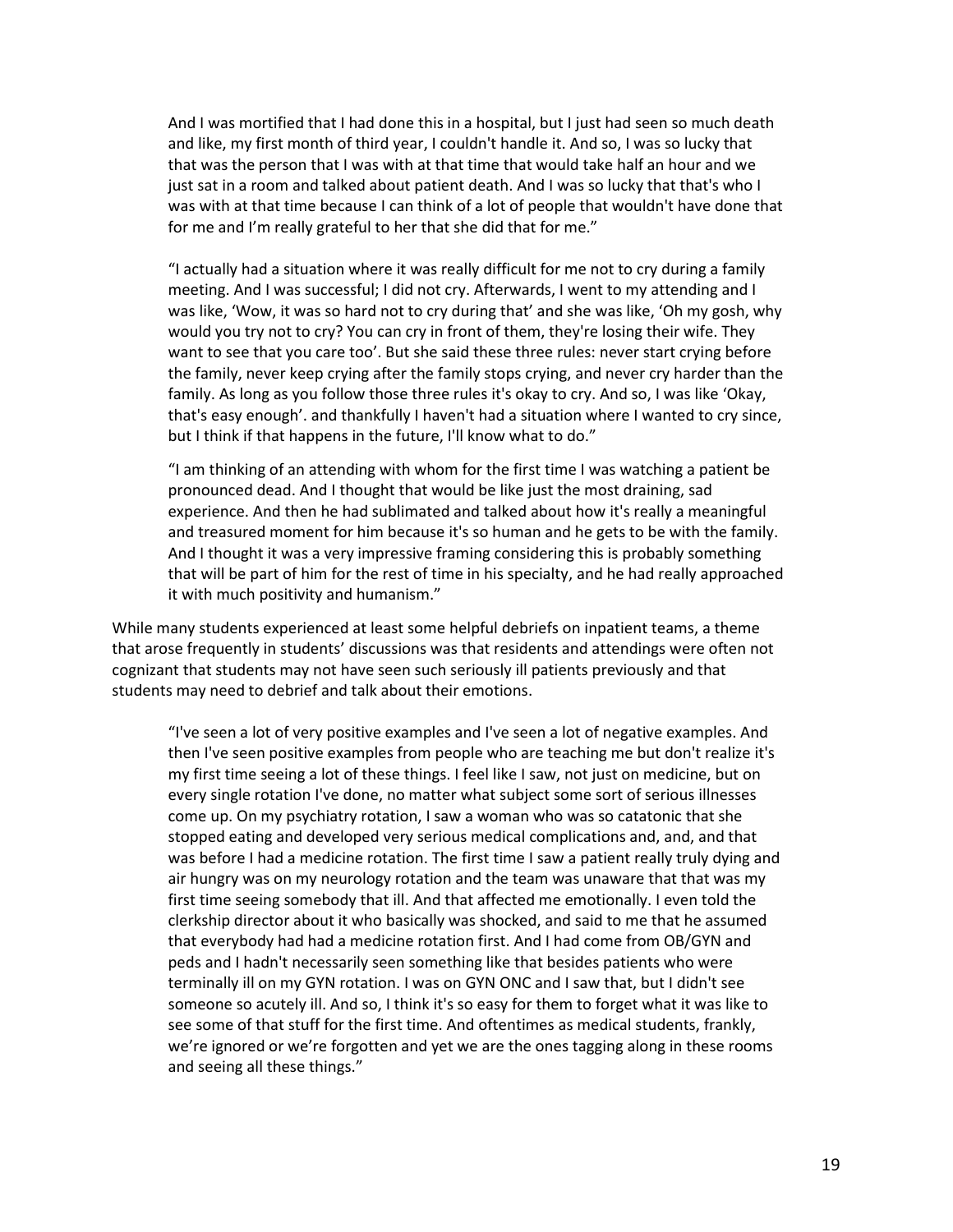"We are frequently forgotten, like we're kind of accessories, you know, and we don't really have a role. And so, it's hard for us to feel like we can demand any more of anybody else's time because people have so much stuff to do, right. I remember there was one time when a general surgery resident who was on the SICU rotation, you know, could tell that I was kind of bothered by the patient. They had gotten into a very bad car accident and died early, like five minutes on arriving to the to the SICU. And it was the first time I had been in a real code, it just like was part of the chest compression sort of line up, and I think she could tell that I probably looked a little shell-shocked. And so, she, you know, took me aside and we went to get a coffee and she said, 'are you okay?' You know, like, 'you don't have to stay, you know, like you look like this might be a difficult night for you.' And I just really appreciated that somebody cared enough to say that to me and say,, you know, 'it's okay if you're affected by the fact that'. I had seen people die before, but I never had my hands on their chest when they died, you know. So yeah, I think just like you both feel like I have to project competence, I have to project that I have seen those before, that I am not fazed by this, and also that I don't need any special attention or hand-holding from other people because then all the other medical students will like, you know, think that we're all cry babies that can't hold our own, but at the same time I really just wish somebody would tap me on the shoulder and say, like, It's okay if you're upset about this."

"We sort of feel pressure to not let on that we've not been put in a similar situation before, that it's not a first time. And so, I think that perpetuates the cycle of us being put in situations for the first time, feeling like we can't show that we haven't seen that before. And then afterward, feeling like there's no space for us to react or to reflect on what we've just seen."

Students described numerous disturbing situations where they were provided no guidance or mentoring, and had to process their experience and emotional responses alone. For example:

"As a third year med student, I'd already presented my patient. I'm literally just standing there and this woman is dying alone. It just felt like a horrible experience, and it felt like, it felt like something that shouldn't happen. And so, we just never talked about it, we just stood there for three hours rounding, until she died, listening to her, and no one talked about it. We went back to the workroom and everybody just acted like it hadn't happened and I was like breaking on the inside."

"One time we had a list with a lot of patients who were CMO. And then the next morning the list was really short and the residents were just like, 'Did they get discharged or did they die?' They were just like very casual and that was really jarring. I remember being nervous that I was going to become that jaded throughout residency."

"I'll share that I had a very curious experience in that I found out that my patient had died through the electronic health record, which was just very jarring I think in retrospect, like to look at the vitals as I'm checking all my patients' vitals in the morning, and I look at the vitals, and I'm like, 'What?' as I watched them sort of drop off, essentially incompatible with life."

A few students felt comfortable enough to actively seek out the debriefing they needed: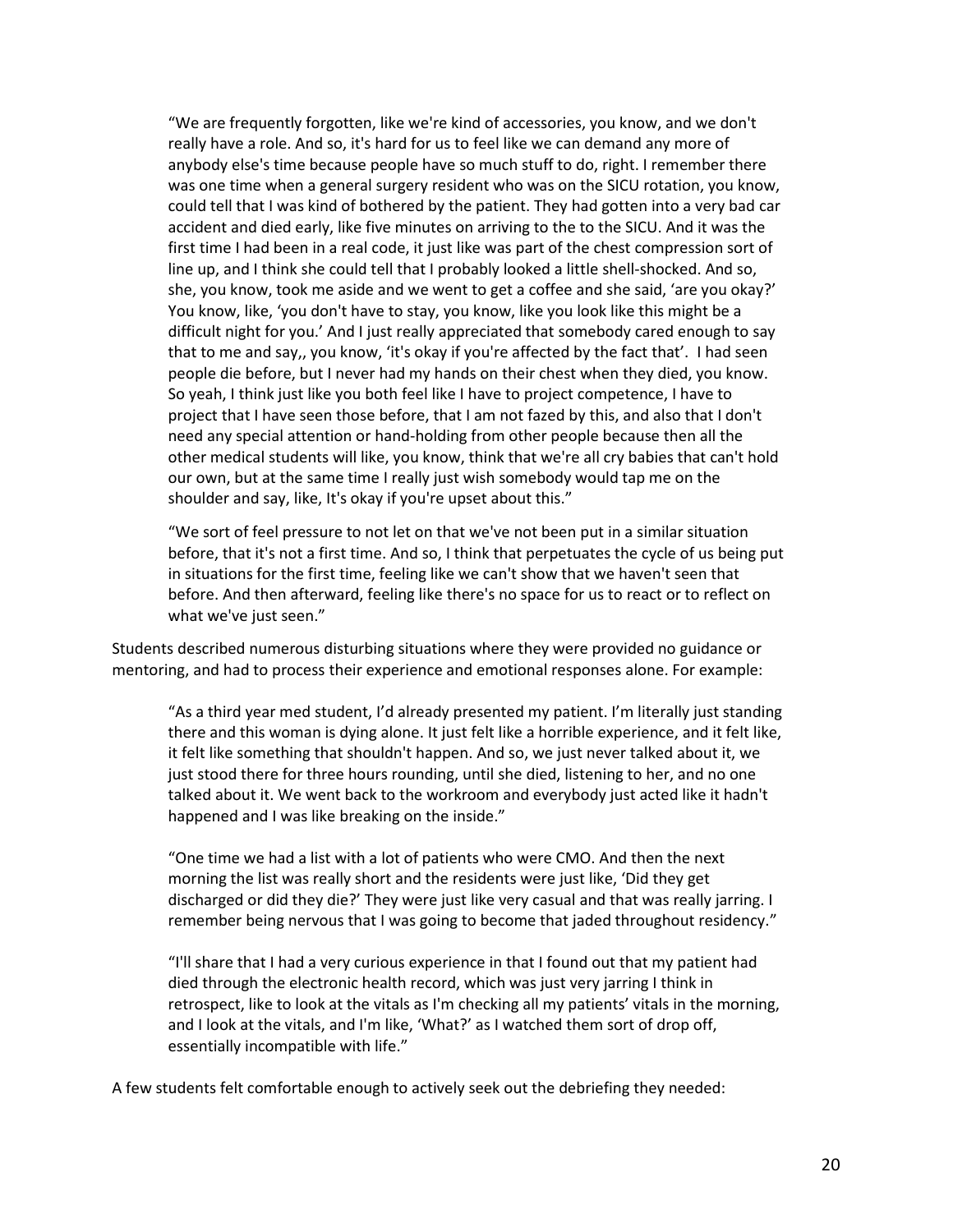"In these settings where I feel like the person's been really rigid, I normally try to put it upon myself to say, 'I actually found that to be really sad. I feel really bad for them, that must be really hard.' And then the attending will take a step back and be like 'yeah' or the resident will take a step back. And someone actually thanked me for doing it once, but I don't think it's the norm. And I think in those situations if I hadn't done that that wouldn't have happened. But I have had an attending who modeled it really well, who walked out of the rooms like, 'That was really sad, how are you doing?' I always feel rattled in those situations and I thought that was just really excellent, but she was like her, and another palliative care doctor were like really the only times."

"I had a patient who was cared for in the ICU and then on the floors as well who passed away. And I thought that I didn't have anyone to really debrief with and I had to sort of make my own opportunity to debrief with the attending. I had to ask specifically 'Hey, can we sit down and talk about this situation just because I, you know, I've never dealt with this?' And I feel that, at the very least, attendings or residents should offer to at least have a little conversation with you when something tragic happens on the floors or with one of your patients. And I don't know, I feel like that should just be standard practice for most physicians, and it's something that I thought was neglected at the very least for me."

At one school, all the interdisciplinary clinicians from across the university system involved in palliative care, attend a meeting during which they include time to honor patients who have passed away with a few words and a moment of silence. A student who attended these staff meetings commented, "I think that probably does more than we realize to help people process these things, even if they're not the most verbal person in terms of their feelings."

#### <span id="page-20-0"></span>**Palliative Care Clinical Elective.**

One or two students in each focus group had taken the palliative care clinical elective at their school, and in all focus groups there were other students who had tried to take it but were unable to get a slot. All students who took the elective gave extremely positive descriptions of their experiences, role modeling from faculty, participation in family meetings, and other learning opportunities.

"At the end of my palliative care rotation I felt pretty prepared. The thing that helped the most was just being given a framework to have these conversations. I think we all have been trained in various ways to be empathetic and to acknowledge concerns and all those other smaller aspects. But before having this framework to really put it all together in terms of how you structure the conversation - you ask this part first and then you ask this other part and then you use that information or go to the next part. I think between getting the reference for how they normally conduct these conversations, and then really trying to be very deliberate about observing how practicing palliative care clinicians actually use that framework, created the environment where ultimately I was coming to the conversation having all the necessary details and I knew how to approach the conversation."

Most students asserted that the clinical elective opportunity should be expanded to include more students. One student had ideas about how palliative care role modeling and skills could be integrated into the curriculum at logical junctures for all students: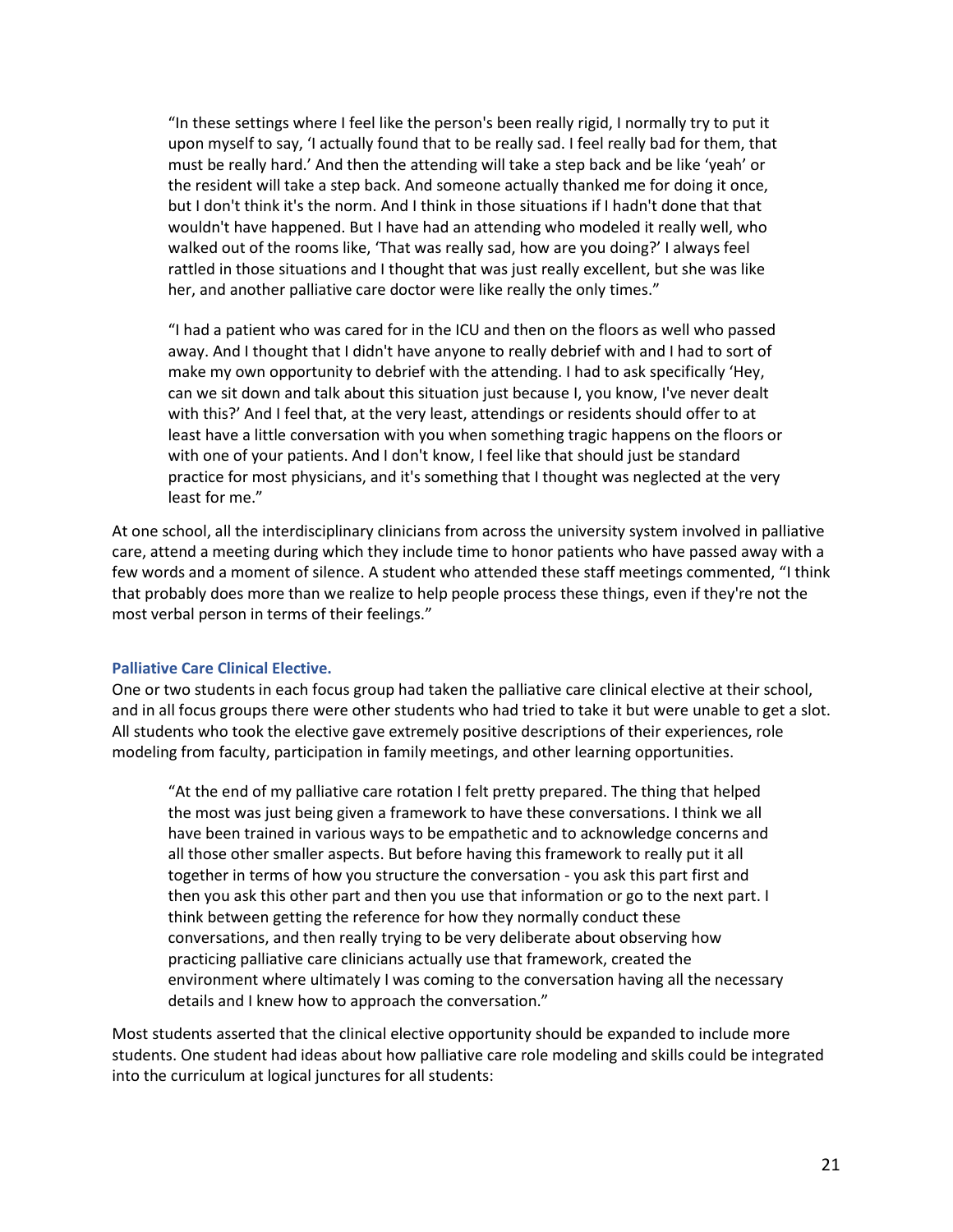"I think an elective would be really helpful. The thing I worry about is if it becomes a parallel part of the curriculum, rather than something that more people are exposed to. And I also think about what if instead of, or as well as, developing a separate elective that a few people would be able to take, you work with the SICU preceptors and the MICU preceptors and think about across [the training] where is serious illness already bubbling up most intensely, and maybe incorporate some tactics on that or have some money to hire a person who's attending to the experiences of the people on the team, or the trainees on the team, or have abilities to debrief that's not sort of siphoning from the people who are taking care of patients. Just thinking about where could you present these concepts when they're coming up already, but have more of a framing around it and more support around it?"

#### <span id="page-21-0"></span>**Students' choices for most important serious illness communication skill.**

See Appendix for a listing of Serious Illness Communication Competencies as defined by the Coalition.

In terms of selecting the most important competency, most students vacillated between choosing Competency #3 and Competency #1, with more ultimately choosing Competency #3. Those who settled on Competency #3 felt that this competency included more concrete, practical steps that must be learned for patient- and family-centered care and that may receive less attention in the curriculum so "fills a void" in education. One student referred to Competency #1 as "the end goal", and another called it "foundational". A student explained, "Number 1 just seems like the most unruly, but also kind of the most authentic in some ways." Some of those who chose Competency #1 over #3 did so because they perceived #3 to be too narrowly focused on end-of-life. Following is how two students made different choices between Competencies #1 and #3:

"Because I was thinking Number 1 - essentially the goal is to really understand what the perspective of the patient is and to create a plan that is concordant with their needs, but I feel like Competency 3 is really like the upgraded version of that as it's patientcentered. It describes all of the different aspects of serious illness and really just I think applies to the understanding of the patient."

"I'm leaning more towards 1 now, thinking about like, the skills aren't written in there, but being able to do that means being someone who's really having the skills of Number 3, but having a space for them to talk about the type of care they might want in the future which I'm not sure that that is in Number 3 as much - care at end-of-life. You're describing it, but what would they want?"

Some students chose Competency #4 about managing one's own emotions, particularly because this is often "unacknowledged in the rest of training in the formal curriculum". As a student explained, "I'm just thinking about on an airplane they always say you put your own oxygen mask on first before helping someone else. So that's what I think for us is really important because you have to be able to cope with it so you can give effective care." A few students chose Competency #2 about addressing patients' and families' emotions, while one student stated that this competency is appropriate for residents but too advanced for medical students. Another student asserted that while important, both Competency #2 and #4 are difficult to assess in students:

"Both Competency 2 and 4 required demonstrating things. Those are always a little bit tricky because there's a lot of pageantry in medical education right? So you kind of have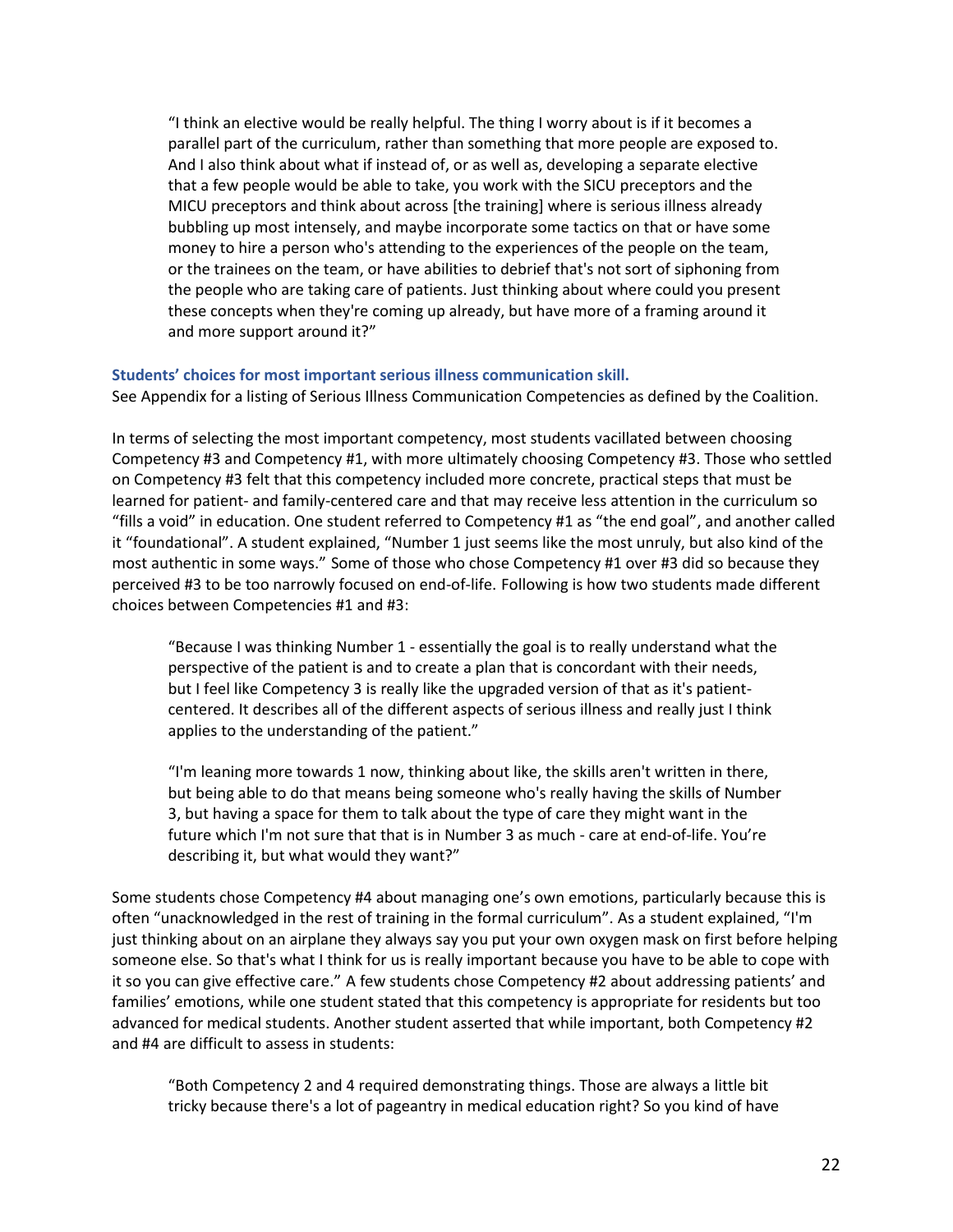to not only be able to do it, but you have to do it in a way that, like, it's you have to show that you're doing it."

## <span id="page-22-0"></span>**V. Discussion and Recommendations**

### <span id="page-22-1"></span>**Summary.**

While there was overlap in how students conceptualized serious illness care, palliative care and hospice/end-of-life care, by and large, students appeared to be able to distinguish among the concepts. Students understood that those who volunteered to participate in focus groups are likely a somewhat skewed sample, and acknowledged that not all students are likely to be as interested in this area of care as they are. They also noted that there are some negative connotations to palliative care that they were informally exposed to in terms of when and why palliative consults are or are not requested. Nevertheless, all focus group participants believed that this is an important area of learning for all students, regardless of which field of medicine they plan to go into.

Much of the students' learning about palliative care occurred through observation and/or mentorship, and there was great diversity in terms of the helpfulness of these approaches, with most students able to recount as many inspirational experiences of mentoring as disappointing or unhelpful ones. Students generally described helpful experiences as including direct, empathetic discussions around goals of care for patients and their families, as well as ample debriefing and acknowledgement of the emotional difficulty of such work for the members of the care teams. Disappointing experiences typically included attendings or residents who modeled poor or callous communication with patients and families, and/or who failed to acknowledge or address with students the difficult feelings associated with some of the more tragic patient circumstances. In addition, while students understood the importance of these experiences and the opportunity to participate in palliative care discussions with patients and their families, many felt that often they were forgotten or deliberately left out of these important meetings. Most worried that they would not be ready to independently lead family meetings by the time they reached internship.

There was a tension between wanting and needing more learning about serious illness care earlier in the curriculum, and the need to have this learning repeated and reinforced again later in the curriculum. Some students felt that didactics and simulation training in the preclinical years were necessary for them to be able to apply concepts and skills in the clinical rotations, others felt that it was impossible to internalize the teachings about serious illness care prior to seeing them modeled with real patients, and still others suggested that preclinical training, followed by refresher training just prior to or early during the clinical years would be most beneficial, with additional training right before graduation and moving on to internship. The following quotes from two students sum up these perspectives:

"One of the things I would give as advice is not to try obsessively from a medical education standpoint to distill everything into PowerPoint lectures. There are lots of things we learned through formal academic education, and then I think there are other things that are not best taught through a formal classroom setting. And I actually think things like the SPIKES model - Some people don't have great social skills and I think hitting the basics of just be in a quiet room, make sure you're alone, lead in, don't just walk in and be like 'Oh, so yeah I saw that you have stage four lung cancer'. I think giving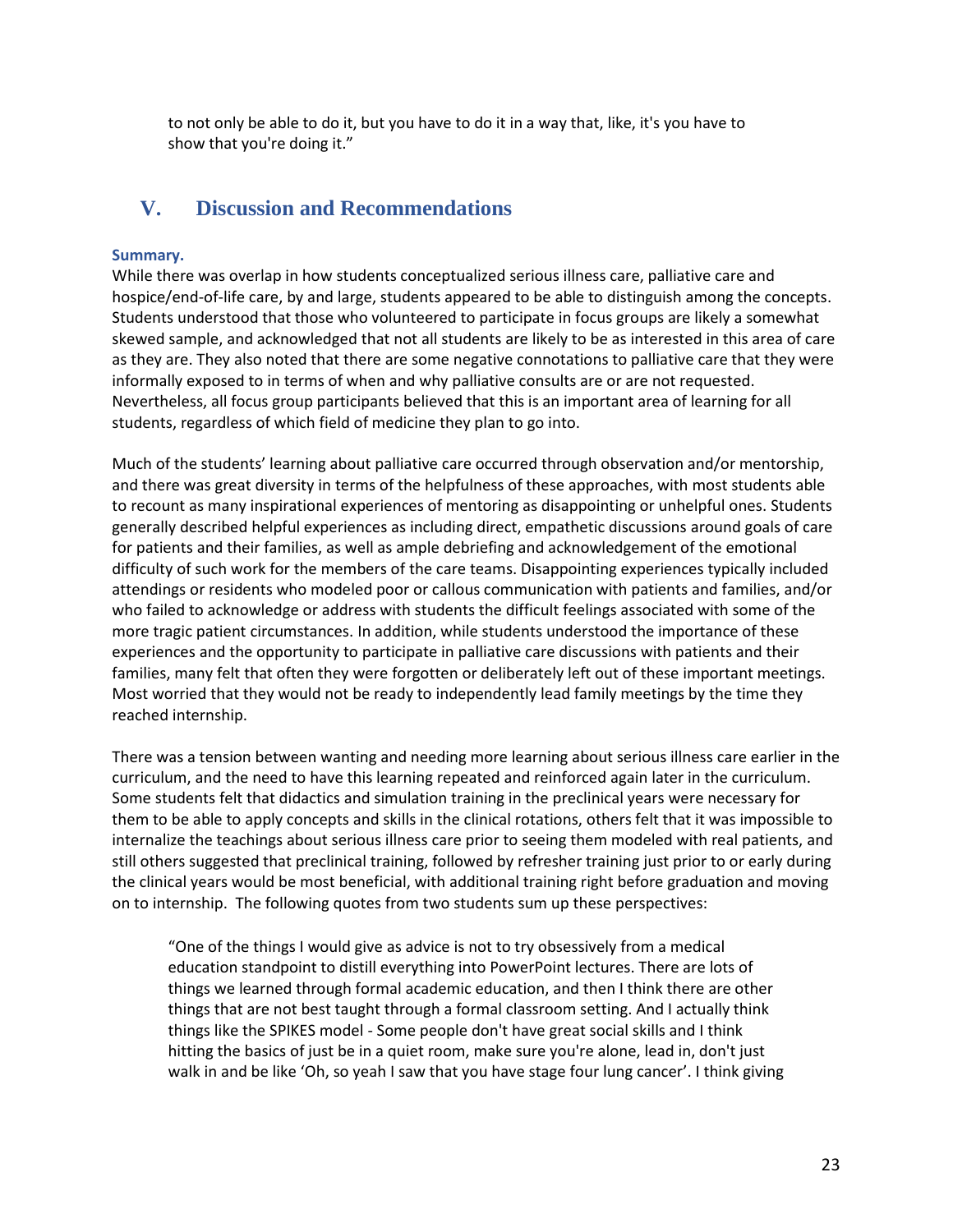that basic overview is good. But in general, my takeaway would be that there's only so much that the classroom setting can accomplish with building this skill."

"I wish that towards the end of med school there was more of just like, 'This is a sit down, you really need to know this and learn this before you go into residency so that you at least have a foundation'. Going into residency in a few months, I would feel very unequipped to lead one of these [serious illness] conversations."

### <span id="page-23-0"></span>**Students' recommendations for changes to the curriculum and faculty development**.

- 1. Two schools use the book *Being Mortal* for discussion in the preclinical years. Students said this was a powerful tool for enhancing their understanding at that stage of their education, and this book could be used regularly for discussion at all four schools.
- 2. A student mentioned that observing residents do simulations for serious illness care conversations was very instructive. Might there be places in the curriculum where each student has this opportunity?
- 3. When teaching preclinically about serious illness care, emphasize that these skills are transferrable to different kinds of illness scenarios where attention must be paid to patients' and families' hopes, fears, supports, and goals of care. Explain that this is all part of good patient care in all specialties, which must be emphasized as some students believe their specialty choice will not encounter serious illness conversations.
- 4. In preclinical teaching, provide students with a concrete template or framework for conducting serious illness conversations.
- 5. During the clinical years, leverage small group sessions that are already in the curriculum in each of the schools to specifically discuss students' reactions to the clinical cases they were recently involved in; provide opportunities in these sessions for students to discuss their emotions; have faculty advise on coping strategies.
- 6. Have attendings and residents in each rotation talk to students about how palliative care integrates with their specialty.
- 7. Reinforce the concepts, language, SPIKES components, and behavioral skills taught in the preclinical years by adding refresher didactic and simulation sessions at the start of the clinical years and again just prior to graduation.
- 8. One school offers an optional palliative care workshop for fourth year students. Students found this to be very beneficial, although some felt that it would have been better to offer the workshop earlier in the curriculum. This type of workshop could be adopted at all schools.
- 9. Expand the number of slots available for students to take a palliative care elective.
- 10. Students frequently mentioned the phenomenon of 'luck' influencing whether and when they experienced good clinical role modeling and were included in learning opportunities around serious illness care. To maximize these opportunities for all students, establish and enforce policy such that attendings and residents take responsibility for including students in debriefing of difficult or disturbing clinical situations and following patient death. If debriefing is not occurring for the entire clinical team, ensure that someone checks in individually with students.
- 11. Establish and enforce policy such that attendings and residents take responsibility for including students in family meetings, particularly around patients the students have been involved with. Students recognize that they are likely to have no more than an observational role, but if appropriate, they are interested in being coached and supported through taking a role or leadership. In contrast, students should not be put into the position of telling a patient or family 'bad news' without preparation and support from attendings or residents.
- 12. When the palliative care team is consulting, invite students who had been involved in the care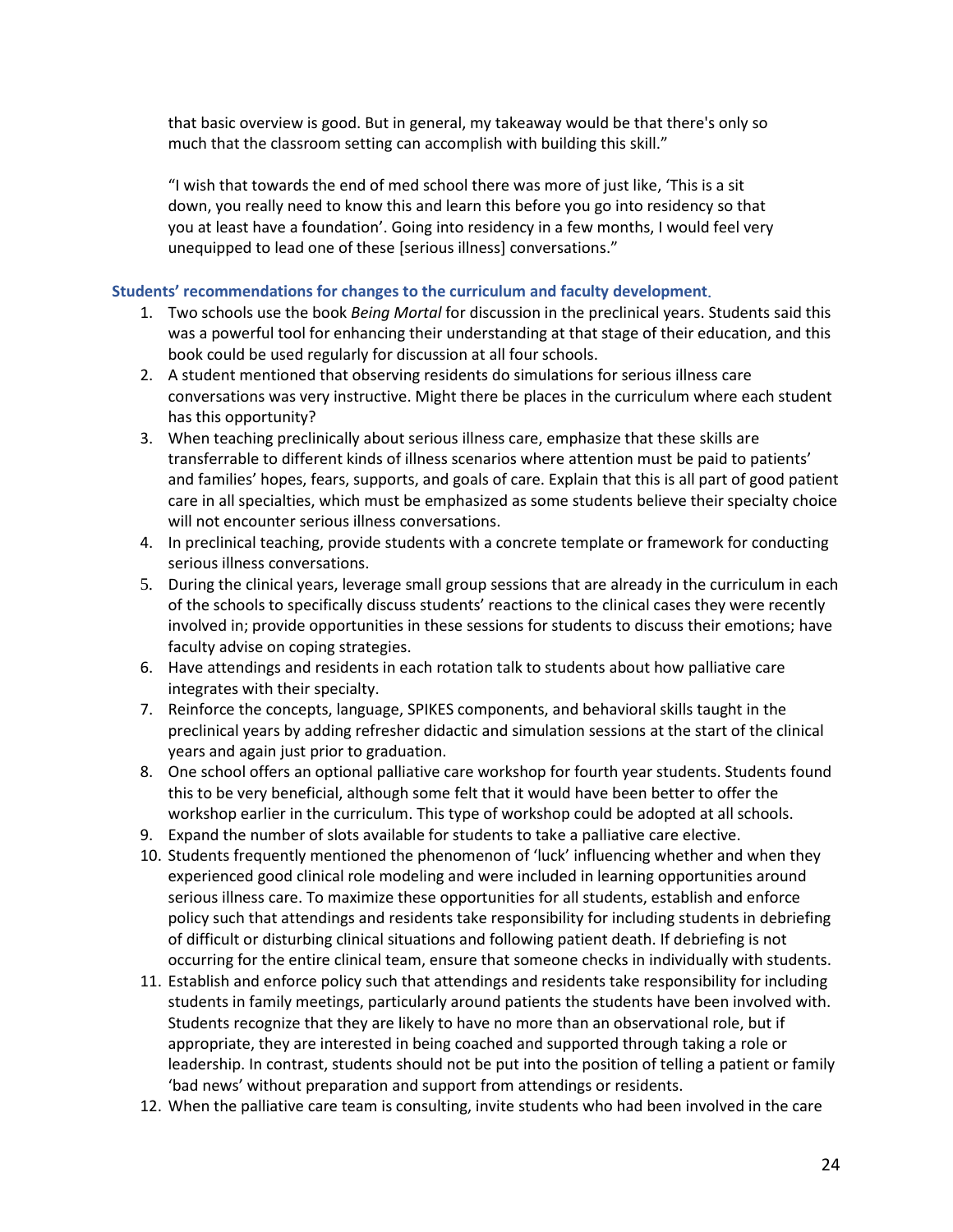of patients as part of the non-palliative care teams to observe family meetings led by palliative care.

- 13. Provide additional training to attendings about best practices in modeling leadership of family meetings, delivering 'bad news', and eliciting goals of care.
- 14. Provide additional training to attendings about exactly what palliative care is, how and when it can benefit patients, appropriate circumstances for requesting a palliative consult, and best practices for integrating the palliative team into patient care.

## <span id="page-24-0"></span>**Considerations and recommendations of Coalition faculty from the four schools based on their reading of focus group transcripts.**

- 1. It must be considered whether palliative care skills should be embedded in all specialties or whether the curriculum should provide more specific palliative care experiences for all students. A long-term goal should be to have all the skills demonstrated in all the specialties. Since this is not realistic in the short term, all students should have the opportunity to see serious illness care done by palliative care specialists. If students see this done poorly, and feel negative emotions associated with the experience, they might choose a field based on what they experienced with palliative care learning, and they might choose a specialty that they perceive to have less potential to involve them in these experiences.
- 2. Consider that serious illness care teaching can contribute to medical schools' ability to fulfill their accreditation goals for communication competencies. A strategy for expanding serious illness care in the curriculum may be to move away from the idea that this training is specific to serious illness care, and encourage application of the conceptual framework to providing the best patient care, generally. This perspective could enhance standard care, and facilitate all students developing skills for communication, leading family meetings, self-care, empathy, etc.
- 3. Learning about serious illness and palliative care is multi-modal the definitions students provided demonstrate that they are influenced by social media, varying settings in medical school, teams in hospitals, and exams. Consider, therefore, how to better 'market' palliative care and how to reframe it so that students truly understand the benefits and appropriate ways to engage the palliative care team.
- 4. Different learning styles among students results in no consensus among students about the usefulness of simulation experiences through OSCEs. There is an important opportunity in later years of medical school to use didactics to reinforce some of the skills that may have been missed or undervalued when taught in earlier years. Consider creating a curriculum on a continuum through the medical school years.
- 5. For simulation training, very good actors are needed. Possibly the Coalition can train actors who are shared among all the Massachusetts medical schools.
- 6. Ensure that students understand the full nature of what hospice offers and does not offer. For example, only one student noted that home hospice is a privilege many cannot afford since relatives who might care for the patient at home need to be out of the house to work. Consider adding a hospice experience to the curriculum for all students.
- 7. Since students have more time available than the rest of the clinical team has, students should be leveraged to reach out to families outside of formal family meetings and to organize family meetings.
- 8. Serious illness training appears to be evolving positively as students in the focus groups seem to have a better understanding of what palliative care is than students did about a decade ago. Students in the focus groups do not seem threatened by palliative care at this time, and respect the knowledge and skills of the palliative team in terms of being experts in chronic pain management, eliciting goals of care, and understanding family members' goals. This may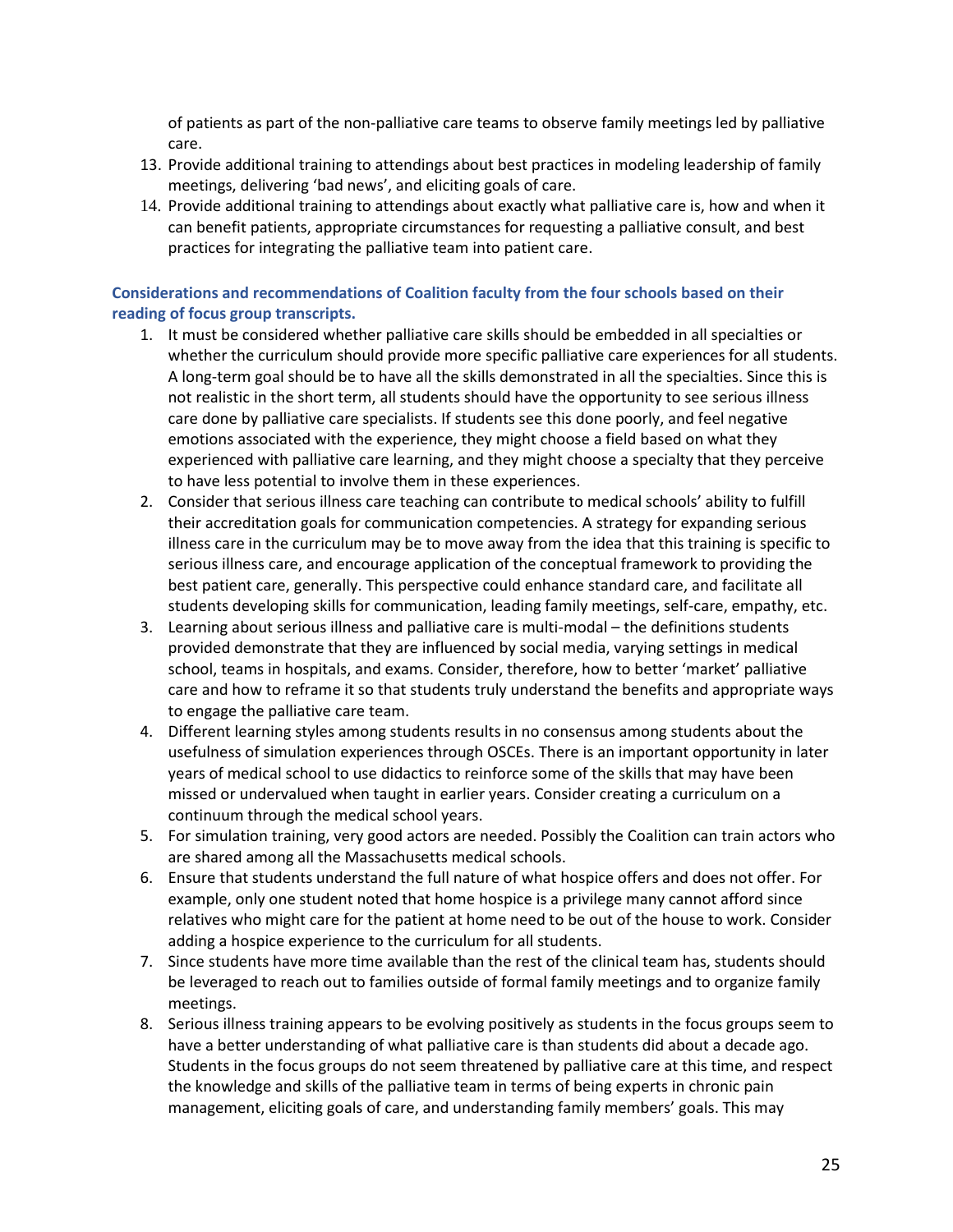indicate a significant change having occurred for the field of palliative care, and students generally sound like they are sensing this from the lectures they attended and directly from the residents and attendings.

- 9. Cognitive dissonance exists where students experience a disconnect between the preclinical years when they are encouraged to pay attention to their emotions, and then during rotations in the clinical years where frequently emotions are not addressed.
- 10. A preconception may be persisting within medical student education that learning about caring for dying patients is not as important as learning about treating disease. Therefore, student education lags behind in terms of how to process the high emotional impact of seeing a patient who is seriously ill or dying. While attendings have become habituated to death and dying among their patients, they should not assume that students have already had experience with dying patients and other serious illness situations. Attendings and residents should be reminded to assess when debriefing with a student is necessary, and to include students in all occurring debriefing sessions. Students have learned to be pragmatic and not have or at least not show their emotions; they need to learn how to manage their emotions both in front of patients and families, and then possibly differently after the patient/family encounters. Serious consideration must be given to the best way to train attendings to debrief emotional situations, and to include students in this.
- 11. In medical education, there is a need to work on professional identity with students. It has been a theme in medical practice for some time that if physicians focus on comfort or end of life, then they have failed. This is an issue of specialty identity, individual identity and how comfortable physicians are with end-of-life discussions.
- 12. Students are exposed to little or no outpatient palliative care.
- 13. There may be a necessary distinction between basic and advanced faculty development palliative training. All faculty should have at least the basics: understanding how they are feeling and processing the situations that occur with patients and families, and how to teach students this. Accomplishing this in the manner a palliative care physician would may be too high level to expect from most other specialty physicians. However, at the minimum all attendings should be able to recognize students' emotions and conduct debrief sessions.
- 14. Students recognize and even experience trauma when they witness serious illness conversations that do not go well. Students expressed feeling intimidated by and fearful of making mistakes during serious illness conversations. It is therefore important not to impart to students that this one conversation is the only conversation the family will have, and that the family will carry the experience of this conversation with them forever. Students must be willing to try things and learn from the experience, and faculty must teach students how to cope with discussions and events that do not go well.
- 15. Might palliative care skills be added to the core list of chief complaints that are required of all students?
- 16. Since students do not always identify a serious illness conversation as such when they experience it, attendings should be trained to explicitly label it when it occurs.
- 17. Students were vague in some of their definitions of serious illness, palliative care and hospice. Therefore, when attendings associate the 'What Matters Most' component specifically with palliative care, rather than as the responsibility of everyone involved in the patient's care, students form perspectives about when to call for the palliative consult. Students experience confusion around the difference between palliative and hospice, palliative care and pain management, who calls for the palliative consult, and subsequently, who is responsible for what in subsequent patient communication and care.
- 18. Consideration must be given to how students should be taught that they need to understand